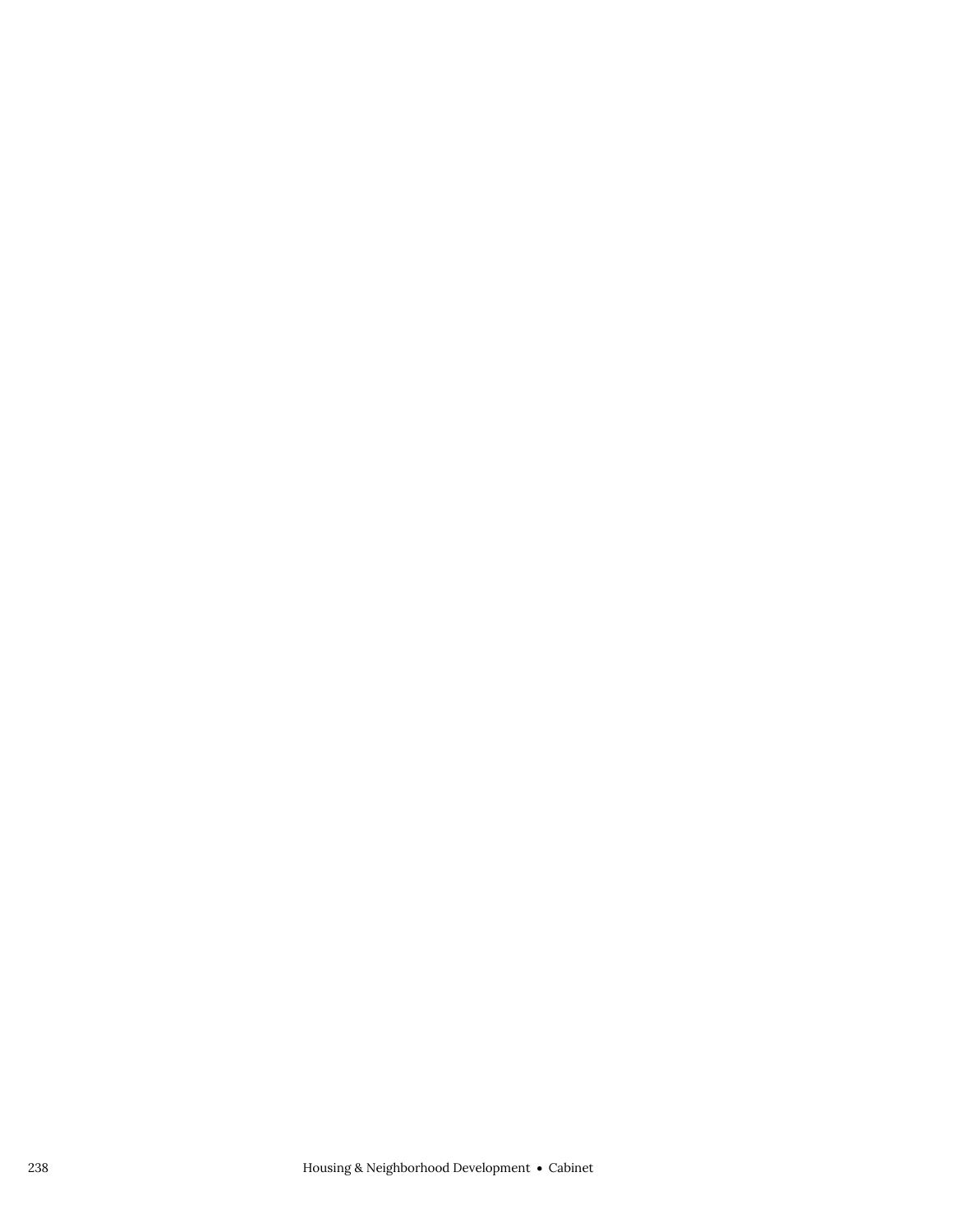# <span id="page-2-0"></span>Housing & Neighborhood Development

# **Sheila Dillon,** *Chief of Housing & Neighborhood Development*

## **Cabinet Mission**

The Cabinet is committed to making Boston the most livable city in the nation by working with its many communities to build strong neighborhoods through the strategic investment of public resources.

| <b>Operating Budget</b>            |                          | <b>Total Actual '18</b> | <b>Total Actual '19</b> | Total Approp '20       | <b>Total Budget '21</b> |
|------------------------------------|--------------------------|-------------------------|-------------------------|------------------------|-------------------------|
|                                    | Neighborhood Development | 13,685,668              | 14,203,729              | 20,577,614             | 29,088,350              |
|                                    | Total                    | 13,685,668              | 14,203,729              | 20,577,614             | 29,088,350              |
|                                    |                          |                         |                         |                        |                         |
| <b>Capital Budget Expenditures</b> |                          | <b>Actual '18</b>       | Actual '19              | <b>Estimated '20</b>   | Projected '21           |
|                                    | Neighborhood Development | 2,984,074               | 162,224                 | 3,850,000              | 11,500,000              |
|                                    | Total                    | 2.984.074               | 162,224                 | 3.850,000              | 11,500,000              |
|                                    |                          |                         |                         |                        |                         |
| <b>External Funds Expenditures</b> |                          | <b>Total Actual '18</b> | <b>Total Actual '19</b> | <b>Total Approp 20</b> | <b>Total Budget '21</b> |
|                                    |                          |                         |                         |                        |                         |
|                                    | Neighborhood Development | 77,391,386              | 78,471,560              | 87, 172, 822           | 87,824,749              |
|                                    | Total                    | 77.391.386              | 78,471,560              | 87,172,822             | 87.824.749              |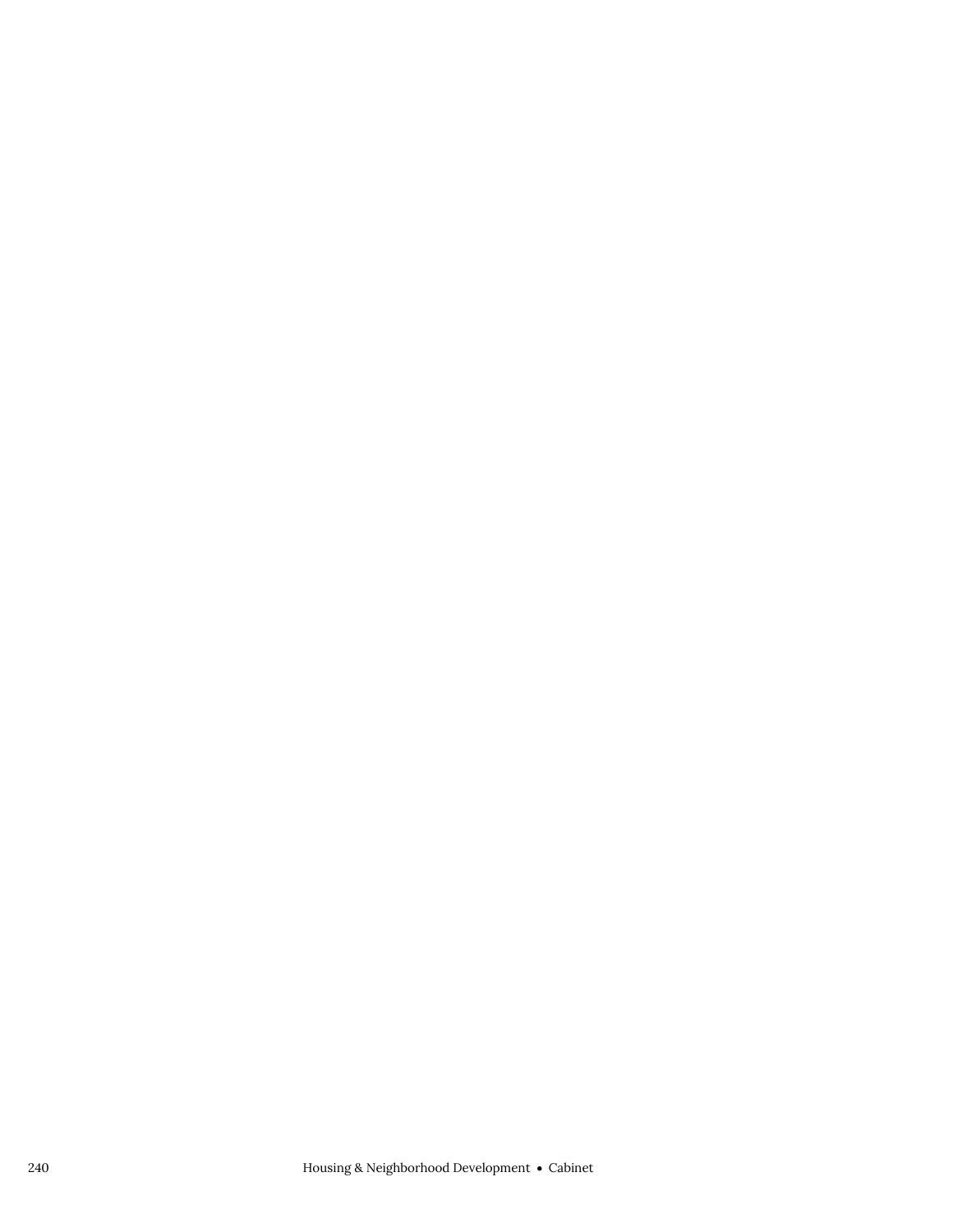# <span id="page-4-0"></span>Neighborhood Development Operating Budget

## **Sheila Dillon,** *Chief of Housing & Neighborhood Development,* **Appropriation 188000**

## **Department Mission**

Neighborhood Development

The Cabinet is committed to making Boston the most livable city in the nation by working with its many communities to build strong neighborhoods through the strategic investment of public resources. In 2014, Mayor Walsh announced his Boston 2030 plan which outlines a new comprehensive approach to accommodating Boston's complex housing needs over the next 15 years. Funding committed for the new plan has been renamed the "Housing 2030 Fund" which is included in the Neighborhood Development Operating Budget in "Program 3. Housing Development and Services."

# **Selected Performance Goals**

## **Real Estate Management & Sales**

Dispose of tax-foreclosed and surplus property.

## **Housing Development & Services**

- Assist existing homeowners in retaining their homes.
- Assist tenants and landlords to preserve their tenancies.
- Ensure growth and affordability in Boston's Housing Market.
- Foster Homeownership in Boston Neighborhoods.
- Help Homeowners Improve their Homes and Communities.
- Increase equitable access to City assisted housing development.
- Provide assistance towards ending homelessness in Boston.

| <b>Operating Budget</b>                                                | Program Name                                                                                            |                                                                  | <b>Total Actual '18</b>                                   | <b>Total Actual 19</b>                | <b>Total Approp</b><br>$20^{\circ}$  | <b>Total Budget '21</b>                                    |
|------------------------------------------------------------------------|---------------------------------------------------------------------------------------------------------|------------------------------------------------------------------|-----------------------------------------------------------|---------------------------------------|--------------------------------------|------------------------------------------------------------|
|                                                                        | Administration                                                                                          | Real Estate Management & Sales<br>Housing Development & Services | 1,554,436<br>2,180,242<br>9,950,990                       | 1,729,830<br>1,962,523<br>10,511,376  | 1,792,435<br>1,974,658<br>16,810,521 | 1,880,835<br>2,056,247<br>25, 151, 268                     |
|                                                                        | Total                                                                                                   |                                                                  | 13,685,668                                                | 14,203,729                            | 20,577,614                           | 29,088,350                                                 |
| <b>External</b><br><b>Funds Budget</b>                                 | <b>Fund Name</b>                                                                                        | <b>Total Actual '18</b>                                          | <b>Total Actual '19</b>                                   | <b>Total Approp '20</b>               |                                      | <b>Total Budget '21</b>                                    |
| <b>Brownfields</b><br>Economic<br>Initiative<br>CDBG<br>Grant<br>Grant | Development<br>Choice Neighborhood<br>Implementation<br>Continuum of Care<br><b>Emergency Solutions</b> | 79,452<br>18,420,386<br>1,099,945<br>22,315,120<br>2,310,926     | 11,864<br>15,614,172<br>49,500<br>24,833,357<br>1,790,091 | 22,634,456<br>29,206,961<br>1,624,194 | 50,334<br>341,408                    | 25,000<br>22,701,283<br>175,450<br>29,374,403<br>1,506,611 |
| <b>HOME</b><br><b>HOPWA</b><br>Inclusionary                            | EPA/Brownfields                                                                                         | 49,567<br>7,220,948<br>2,496,889                                 | 75,590<br>9,029,140<br>3,350,033                          | 6,836,980<br>2,894,494                | 133,333                              | $\Omega$<br>6,880,736<br>3,089,167                         |
|                                                                        | Development Fund<br>Lead Paint Abatement<br>Neighborhood                                                | 20,255,518<br>1,051,345<br>1,916,962                             | 19,413,957<br>1,143,291<br>237,239                        | 20,086,000<br>1,094,896               | 67,025                               | 20,150,540<br>1,354,128<br>67,025                          |

Housing & Neighborhood Development • Neighborhood Development 241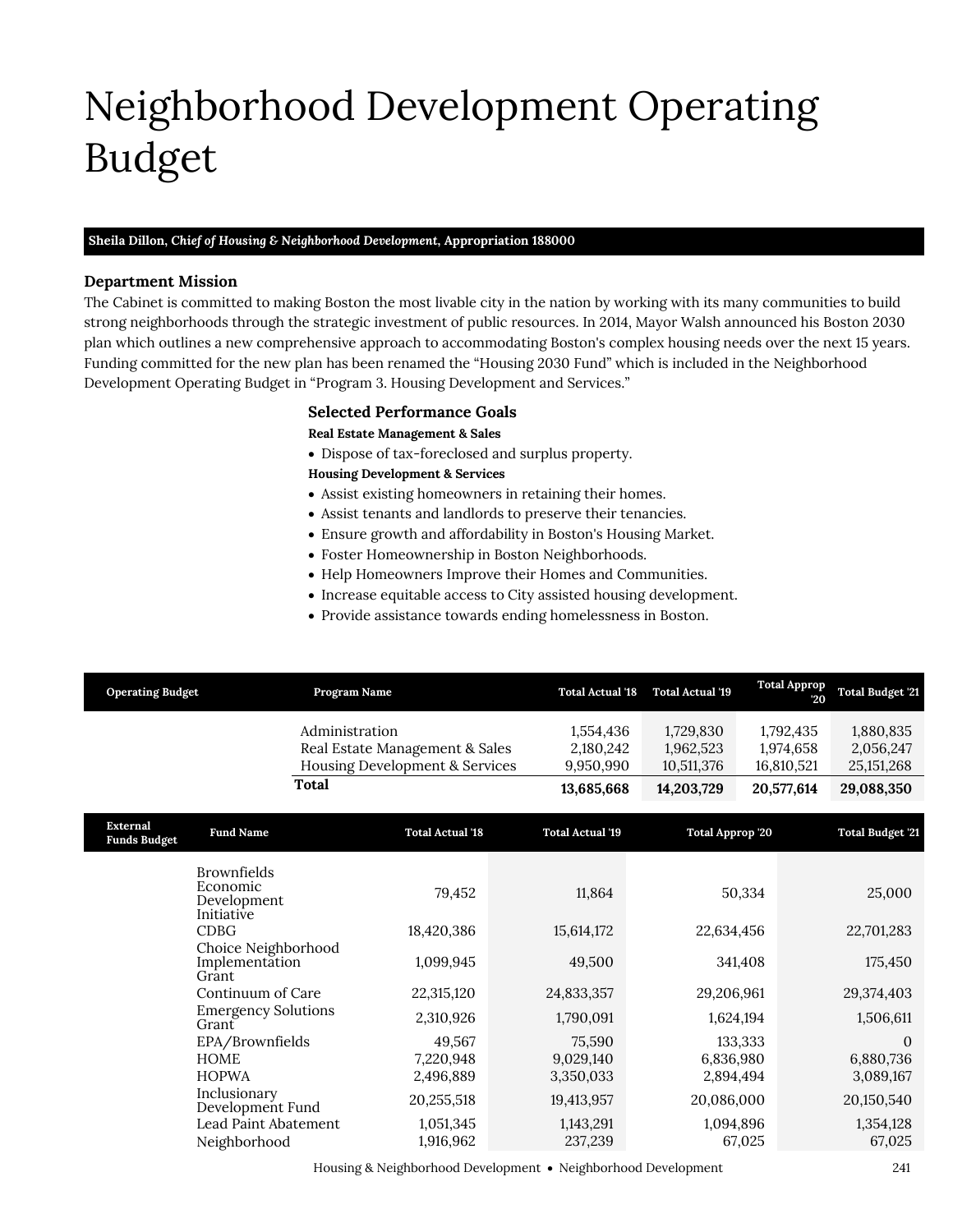| Total                                                                | 77,391,386 | 78,471,560 | 87,172,822 | 87,824,749 |
|----------------------------------------------------------------------|------------|------------|------------|------------|
| Program                                                              |            |            |            |            |
| Youth Homelessness<br>Demonstration                                  | 0          | $\Omega$   | 2,061,384  | 2,359,050  |
| Urban Agenda Grant                                                   | 39,567     | $\Omega$   |            | $\Omega$   |
| Section 108<br>(Unrestricted)                                        | 31,530     | $\Omega$   |            | $\Omega$   |
| Development Fund<br>Regional Foreclosure<br>Education Grant<br>(COM) | 103,230    | 2,923,328  | 191,357    | 191,357    |

| <b>Operating Budget</b>             | <b>Actual</b> '18       | Actual '19              | Approp '20              | <b>Budget '21</b>       |
|-------------------------------------|-------------------------|-------------------------|-------------------------|-------------------------|
| Personnel Services<br>Non Personnel | 3,436,530<br>10.249.138 | 3,595,118<br>10.608.611 | 3.866.748<br>16.710.866 | 4,159,825<br>24,928,525 |
| Total                               | 13,685,668              | 14.203.729              | 20,577,614              | 29,088,350              |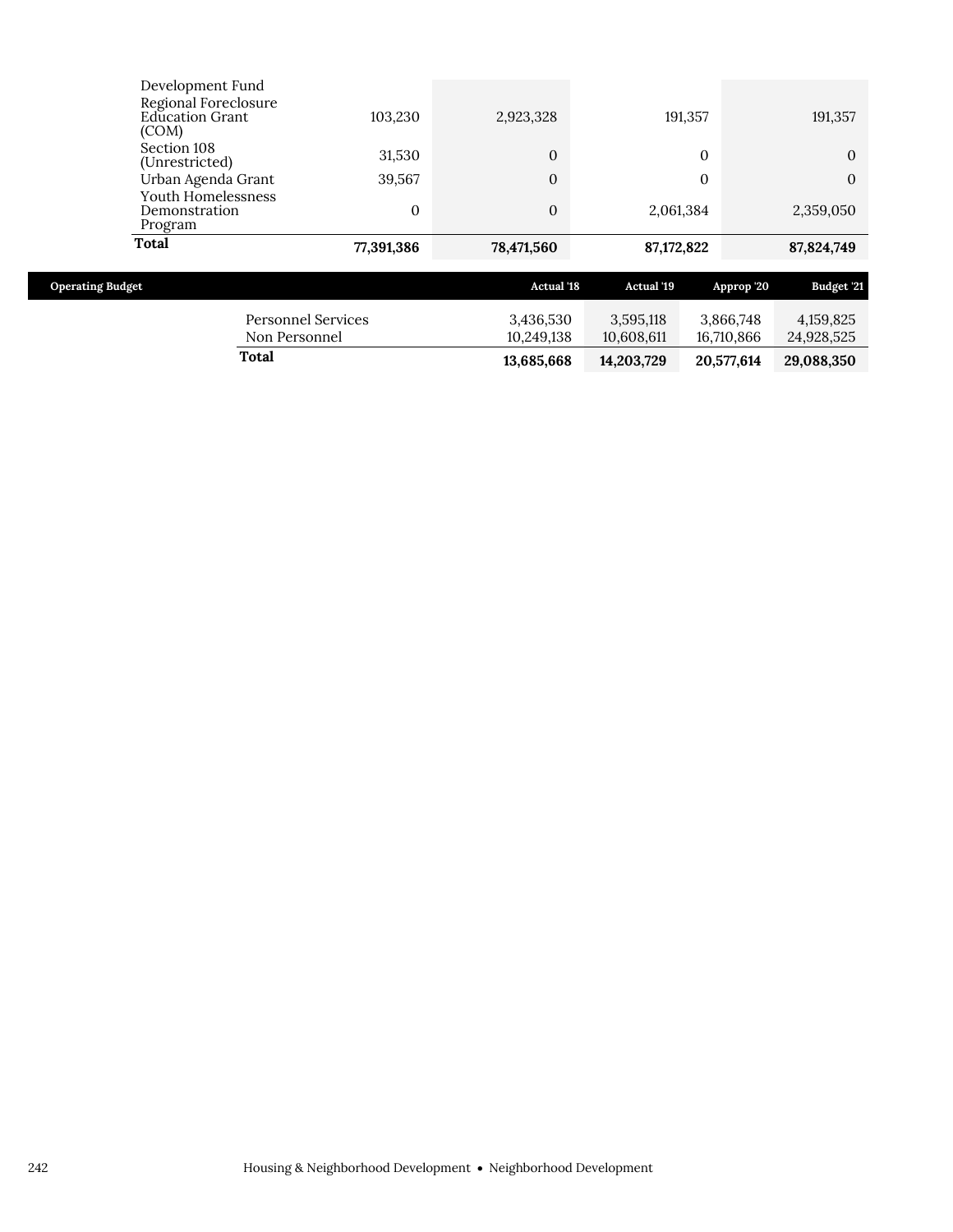# Neighborhood Development Operating Budget



# **Authorizing Statutes**

- Enabling Legislation, 1961 Mass. Acts ch. 642, §§ 1-3.
- Sale of Certain Surplus Property, 1982 Mass. Acts ch. 190, § 24; 1986 Mass. Acts ch. 701, § 4.
- Design Services, M.G.L.A. c. 7, § 38A 1/2.
- Public Works Construction, M.G.L.A. c. 30, § 39M.
- Building Construction, M.G.L.A. c. 149, §§ 44A-44J.
- Municipal Participation in Condominiums, M.G.L.A. c. 183A, § 20.
- Boston Urban Homestead Program, CBC Ord. §§ 8-2.1-8-2.8.
- Code Enforcement, M.G.L.A. c.40, § 21d; M.G.L.A. c. 270, § 16.
- Transfers of Property to Boston Redevelopment Authority, CBC St. 11 §§ 251, 255.
- Committee on Foreclosed Real Estate; Powers, CBC Ord. §§ 11-7.1-11-7.2; CBC St. 11 §§ 251, 255.
- 1994 Mass. Acts ch. 282; CBC Ord. § 10- 2.1.

# **Description of Services**

The Department provides services and assistance through a wide variety of programs that are designed to improve the current housing stock of existing homeowners, promote homeownership, develop and preserve affordable housing, and dispose of City-owned tax foreclosed and surplus property in a responsible manner.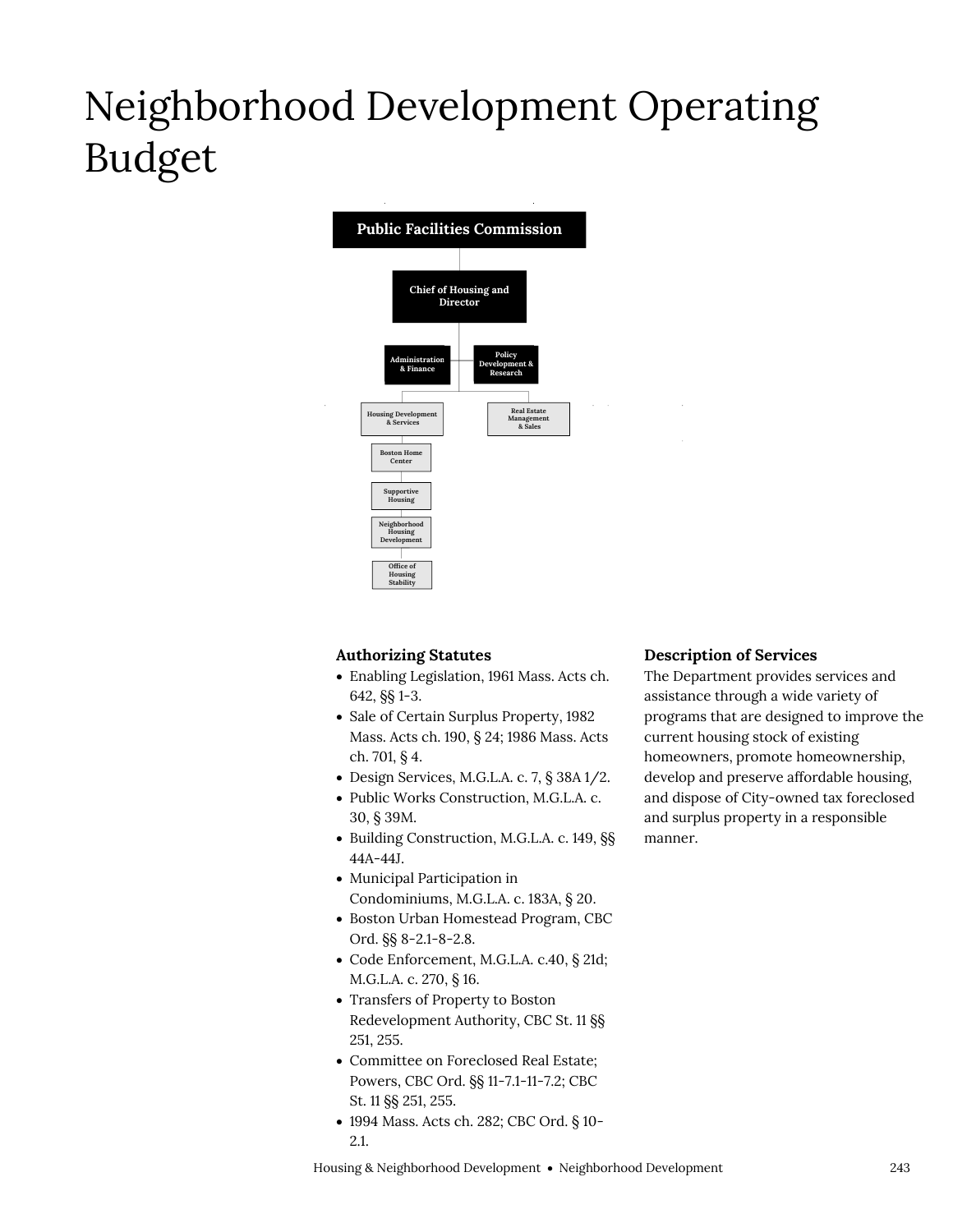# Department History

| <b>Personnel Services</b>                                       | FY18 Expenditure        | FY19 Expenditure          | <b>FY20 Appropriation</b> | FY21 Adopted          | Inc/Dec 20 vs 21             |
|-----------------------------------------------------------------|-------------------------|---------------------------|---------------------------|-----------------------|------------------------------|
| 51000 Permanent Employees                                       | 3,423,767               | 3,595,118                 | 3,811,248                 | 4,104,325             | 293,077                      |
| 51100 Emergency Employees                                       | $\theta$                | $\mathbf{0}$              | 42,000                    | 42,000                | $\mathbf{0}$                 |
| 51200 Overtime                                                  | $\boldsymbol{0}$        | $\mathbf{0}$              | $\mathbf{0}$              | 0                     | $\mathbf{0}$                 |
| 51600 Unemployment Compensation<br>51700 Workers' Compensation  | $\mathbf{0}$<br>12,763  | $\mathbf{0}$              | 11,000                    | 11,000                | $\mathbf{0}$                 |
| <b>Total Personnel Services</b>                                 | 3,436,530               | $\mathbf{0}$<br>3,595,118 | 2,500<br>3,866,748        | 2,500<br>4,159,825    | $\theta$<br>293,077          |
|                                                                 |                         |                           |                           |                       |                              |
| <b>Contractual Services</b>                                     | FY18 Expenditure        | FY19 Expenditure          | <b>FY20 Appropriation</b> | FY21 Adopted          | Inc/Dec 20 vs 21             |
| 52100 Communications                                            | 63,910                  | 66,850                    | 50,736                    | 60,720                | 9,984                        |
| 52200 Utilities                                                 | 5,330                   | 30,807                    | 23,996                    | 33,174                | 9,178                        |
| 52400 Snow Removal<br>52500 Garbage/Waste Removal               | 975<br>8,800            | $\mathbf{0}$<br>3,756     | $\boldsymbol{0}$<br>8,750 | $\mathbf{0}$<br>8,750 | $\mathbf{0}$<br>$\mathbf{0}$ |
| 52600 Repairs Buildings & Structures                            | 88,359                  | 123,444                   | 101,202                   | 100,000               | $-1,202$                     |
| 52700 Repairs & Service of Equipment                            | 7,763                   | 9,188                     | 10,500                    | 10,500                | $\theta$                     |
| 52800 Transportation of Persons                                 | 3,267                   | 4,302                     | 4,120                     | 5,000                 | 880                          |
| 52900 Contracted Services                                       | 1,366,127               | 981,854                   | 1,423,459                 | 1,662,510             | 239,051                      |
| <b>Total Contractual Services</b>                               | 1,544,531               | 1,220,201                 | 1,622,763                 | 1,880,654             | 257,891                      |
| <b>Supplies &amp; Materials</b>                                 | FY18 Expenditure        | FY19 Expenditure          | <b>FY20 Appropriation</b> | FY21 Adopted          | Inc/Dec 20 vs 21             |
| 53000 Auto Energy Supplies                                      | 36                      | 94                        | 295                       | 272                   | -23                          |
| 53200 Food Supplies                                             | $\boldsymbol{0}$        | $\mathbf{0}$              | 0                         | 0                     | $\mathbf{0}$                 |
| 53400 Custodial Supplies                                        | $\boldsymbol{0}$        | $\mathbf{0}$              | $\mathbf{0}$              | 0                     | $\mathbf{0}$                 |
| 53500 Med, Dental, & Hosp Supply                                | $\mathbf{0}$            | $\mathbf{0}$              | $\mathbf{0}$              | $\mathbf{0}$          | $\mathbf{0}$                 |
| 53600 Office Supplies and Materials<br>53700 Clothing Allowance | 17,207<br>21,525        | 19,228<br>5,855           | 25,800<br>18,000          | 25,800<br>7,000       | $\mathbf{0}$<br>$-11,000$    |
| 53800 Educational Supplies & Mat                                | $\mathbf{0}$            | 0                         | $\boldsymbol{0}$          | $\mathbf{0}$          | $\mathbf{0}$                 |
| 53900 Misc Supplies & Materials                                 | 5,693                   | 7,529                     | 11,625                    | 11,625                | $\Omega$                     |
| <b>Total Supplies &amp; Materials</b>                           | 44,461                  | 32,706                    | 55,720                    | 44,697                | $-11,023$                    |
| <b>Current Chgs &amp; Oblig</b>                                 | <b>FY18 Expenditure</b> | FY19 Expenditure          | <b>FY20 Appropriation</b> | FY21 Adopted          | Inc/Dec 20 vs 21             |
|                                                                 |                         |                           |                           |                       |                              |
| 54300 Workers' Comp Medical<br>54400 Legal Liabilities          | 1,344<br>3,400          | 1,353<br>0                | 10,000<br>3,570           | 5,000<br>3,570        | $-5,000$<br>$\mathbf{0}$     |
| 54500 Aid To Veterans                                           | 0                       | $\mathbf{0}$              | 0                         | 0                     | $\boldsymbol{0}$             |
| 54600 Current Charges H&I                                       | $\boldsymbol{0}$        | 0                         | $\boldsymbol{0}$          | 0                     | $\mathbf{0}$                 |
| 54700 Indemnification                                           | $\boldsymbol{0}$        | $\mathbf{0}$              | $\mathbf{0}$              | 0                     | $\mathbf{0}$                 |
| 54800 Reserve Account                                           | $\mathbf{0}$            | $\mathbf{0}$              | $\Omega$                  | $\Omega$              | $\theta$                     |
| 54900 Other Current Charges                                     | 104,302                 | 105,476                   | 119,606                   | 122,506               | 2,900                        |
| Total Current Chgs & Oblig                                      | 109,046                 | 106,829                   | 133,176                   | 131,076               | $-2,100$                     |
| Equipment                                                       | <b>FY18 Expenditure</b> | FY19 Expenditure          | <b>FY20 Appropriation</b> | FY21 Adopted          | Inc/Dec 20 vs 21             |
| 55000 Automotive Equipment                                      | 0                       | 0                         | 0                         | 0                     | $\mathbf 0$                  |
| 55400 Lease/Purchase                                            | 0                       | 0                         | 0                         | 0                     | $\boldsymbol{0}$             |
| 55600 Office Furniture & Equipment                              | $\mathbf{0}$            | $\mathbf{0}$              | $\mathbf{0}$              | $\mathbf{0}$          | $\boldsymbol{0}$             |
| 55900 Misc Equipment                                            | 1,100                   | 8,423                     | 8,755                     | 8,755                 | $\boldsymbol{0}$             |
| <b>Total Equipment</b>                                          | 1,100                   | 8,423                     | 8,755                     | 8,755                 | $\mathbf{0}$                 |
| Other                                                           |                         |                           | FY20 Appropriation        | FY21 Adopted          | Inc/Dec 20 vs 21             |
|                                                                 | FY18 Expenditure        | FY19 Expenditure          |                           |                       |                              |
| 56200 Special Appropriation                                     | 8,550,000               | 9,240,452                 | 14,890,452                | 22,863,343            | 7,972,891                    |
| 57200 Structures & Improvements                                 | 0                       | 0                         | 0                         | 0                     | $\theta$                     |
| 58000 Land & Non-Structure                                      | $\mathbf{0}$            | $\mathbf{0}$              | $\mathbf{0}$              | $\mathbf{0}$          | $\mathbf{0}$                 |
| <b>Total Other</b>                                              | 8,550,000               | 9,240,452                 | 14,890,452                | 22,863,343            | 7,972,891                    |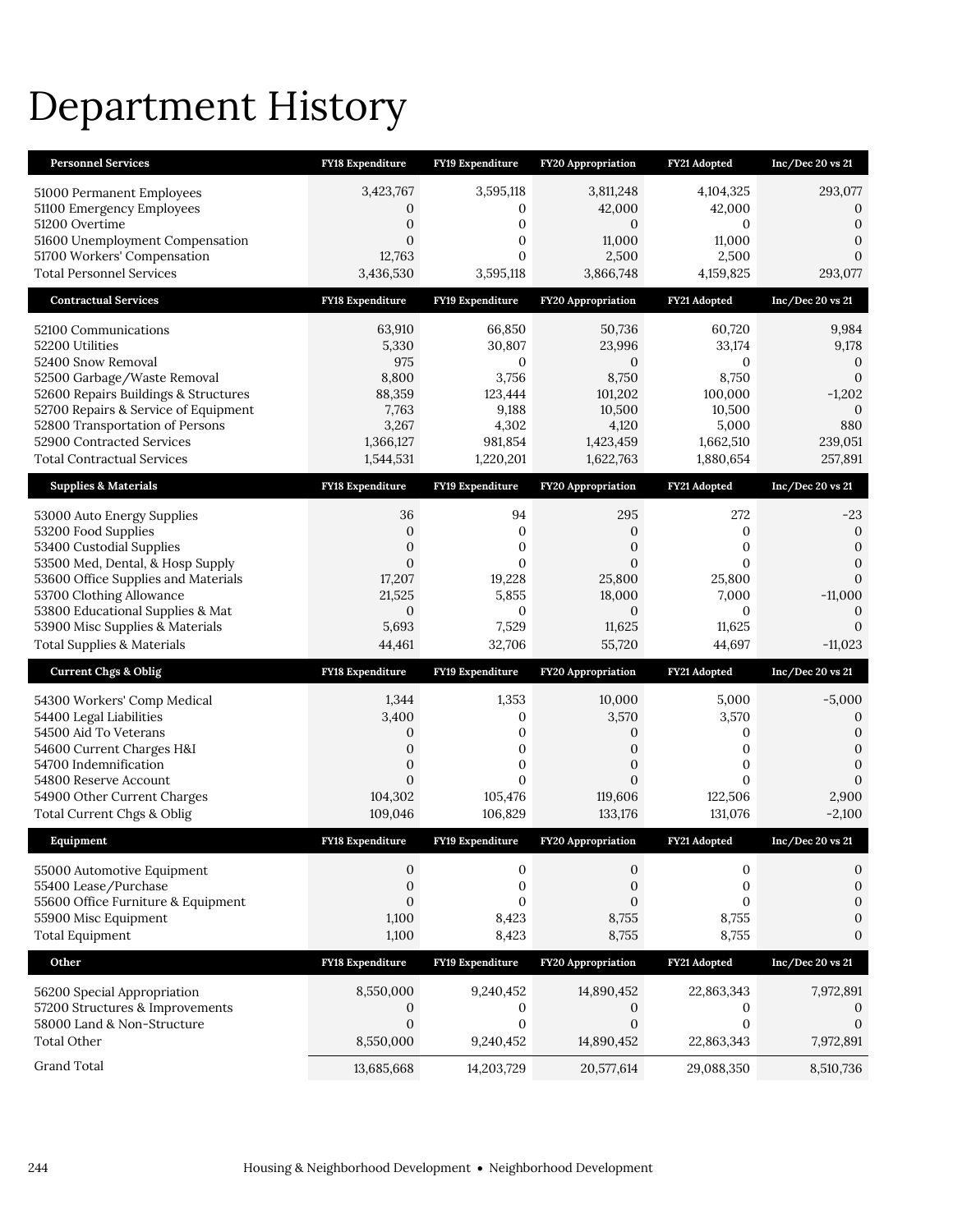# Department Personnel

| Title                                            | Union<br>Code   |    | Grade Position | FY21 Salary | <b>Title</b>                   | Union<br>Code   |    | Grade Position | <b>FY21 Salary</b> |
|--------------------------------------------------|-----------------|----|----------------|-------------|--------------------------------|-----------------|----|----------------|--------------------|
|                                                  |                 |    |                |             |                                |                 |    |                |                    |
| Accntant                                         | SU <sub>2</sub> | 21 | 0.25           | 20,875      | <b>Financial Analyst</b>       | SU <sub>2</sub> | 19 | 0.25           | 17,871             |
| <b>Accounting Manager</b>                        | SU <sub>2</sub> | 22 | 0.25           | 22,562      | <b>HMIS Administrator</b>      | SU <sub>2</sub> | 23 | 0.05           | 4,878              |
| <b>Administ Assist</b>                           | <b>EXM</b>      | 19 | 0.07           | 4,332       | <b>HMIS Coordinator</b>        | SU <sub>2</sub> | 21 | 0.05           | 4,123              |
| Archt                                            | SU <sub>2</sub> | 21 | 0.10           | 8,281       | Housing Crisis Case Coord      | SU <sub>2</sub> | 21 | 2.00           | 138,867            |
| Asset Manager                                    | SU <sub>2</sub> | 21 | 0.25           | 20,005      | Housing Development Officer    | SU <sub>2</sub> | 22 | 1.98           | 173,442            |
| <b>Assistant Director</b>                        | <b>EXM</b>      | 26 | 4.10           | 425,792     | Legal Sec                      | <b>EXM</b>      | 19 | 0.25           | 15,472             |
| Assistant-Director                               | <b>EXM</b>      | 26 | 0.35           | 37,508      | Loan Monitor                   | SU <sub>2</sub> | 19 | 0.50           | 35,742             |
| <b>Assoc Deputy Director</b>                     | <b>EXM</b>      | 28 | 1.65           | 201,930     | Manager Of Research & Dev      | SU <sub>2</sub> | 23 | 0.25           | 24,388             |
| Asst Dir for Compliance Loans EXM                |                 | 26 | 0.25           | 26,791      | <b>Operations Manager</b>      | <b>EXM</b>      | 25 | 2.45           | 235,807            |
| <b>Budget Manager</b>                            | SU <sub>2</sub> | 22 | 0.25           | 20,665      | Policy Advisor                 | <b>EXM</b>      | 28 | 0.25           | 31,342             |
| Business Analyst/Product<br>Owner                | SU <sub>2</sub> | 22 | 0.25           | 19,484      | Procurement Officer            | SU <sub>2</sub> | 20 | 0.25           | 19,314             |
| <b>Communication Spec</b>                        | <b>EXM</b>      | 22 | 0.25           | 15,124      | Prog Asst                      | SU <sub>2</sub> | 19 | 3.45           | 209,865            |
| Compliance Monitor                               | SU <sub>2</sub> | 20 | 0.20           | 15,451      | Program Manager                | SU <sub>2</sub> | 21 | 3.30           | 272,139            |
| Computer Specialist                              | SU <sub>2</sub> | 20 | 0.25           | 19,314      | Project Manager                | SU <sub>2</sub> | 22 | 1.00           | 90,249             |
| <b>Construction &amp; Design Serv</b><br>Manager | SU <sub>2</sub> | 24 | 0.10           | 10,545      | Project Mngr                   | SU <sub>2</sub> | 21 | 2.40           | 173,747            |
| <b>Construction Manager</b>                      | SU <sub>2</sub> | 23 | 0.40           | 39,004      | ProjMgr(RealEstate&CommntyDev) | SU <sub>2</sub> | 21 | 1.00           | 56,849             |
| <b>Construction Specialist II</b>                | SU <sub>2</sub> | 21 | 0.90           | 74,058      | Property Mgmt                  | SU <sub>2</sub> | 22 | 2.00           | 180,499            |
| <b>Construction Supervisor</b>                   | SU <sub>2</sub> | 21 | 0.40           | 30,088      | Research & Development Anl     | SU <sub>2</sub> | 21 | 0.25           | 20,875             |
| Controller                                       | <b>EXM</b>      | 27 | 0.25           | 25,596      | Records Manager                | SU <sub>2</sub> | 21 | 0.25           | 20,463             |
| <b>Construction Specialist I</b>                 | SU <sub>2</sub> | 20 | 0.80           | 61,804      | Senior Account Specialist      | SU <sub>2</sub> | 21 | 0.25           | 20,875             |
| Deputy Director                                  | <b>EXM</b>      | 27 | 0.40           | 46,364      | Spec Asst (DND)                | <b>EXM</b>      | 25 | 0.25           | 24,770             |
| Deputy Director                                  | <b>EXM</b>      | 29 | 2.75           | 363,715     | Special Assistant              | <b>EXM</b>      | 22 | 0.25           | 19,576             |
| Dir of Asset & Prog Strategy                     | <b>EXM</b>      | 29 | 0.40           | 54,239      | Sr Budget Manager              | SU <sub>2</sub> | 24 | 0.25           | 26,362             |
| Dirctor                                          | <b>CDH</b>      | NG | 1.00           | 166,440     | Sr Communications Spec         | <b>EXM</b>      | 24 | 0.25           | 22,901             |
| Director of Legal Unit                           | <b>EXM</b>      | 28 | 0.25           | 31,342      | Sr Compliance Officer          | SU <sub>2</sub> | 22 | 0.20           | 17,894             |
| Director of Marketing                            | <b>EXM</b>      | 28 | 0.25           | 31,342      | Sr Developer                   | SU <sub>2</sub> | 24 | 0.25           | 26,362             |
| Director of Operations                           | <b>EXM</b>      | 29 | 1.00           | 119,001     | Sr Housing Develop Officer     | SU <sub>2</sub> | 24 | $0.50\,$       | 52,725             |
| Dir-Public/Media Relations                       | <b>EXM</b>      | 28 | 1.00           | 125,368     | Sr Program Manager             | SU <sub>2</sub> | 23 | 0.75           | 71,195             |
| Finance Manager                                  | SU <sub>2</sub> | 22 | 0.25           | 22,562      | Sr Project Manager             | SU <sub>2</sub> | 23 | 1.00           | 97,550             |
|                                                  |                 |    |                |             | Sr Project Manager (DND)       | SU <sub>2</sub> | 24 | 1.00           | 105,449            |
|                                                  |                 |    |                |             | <b>Total</b>                   |                 |    | 46             | 4,271,173          |

## **Adjustments**

| <b>FY21 Total Request</b> | 4,104,325  |
|---------------------------|------------|
| Salary Savings            | $-191.817$ |
| Chargebacks               |            |
| Other                     | 24.969     |
| Differential Payments     | 0          |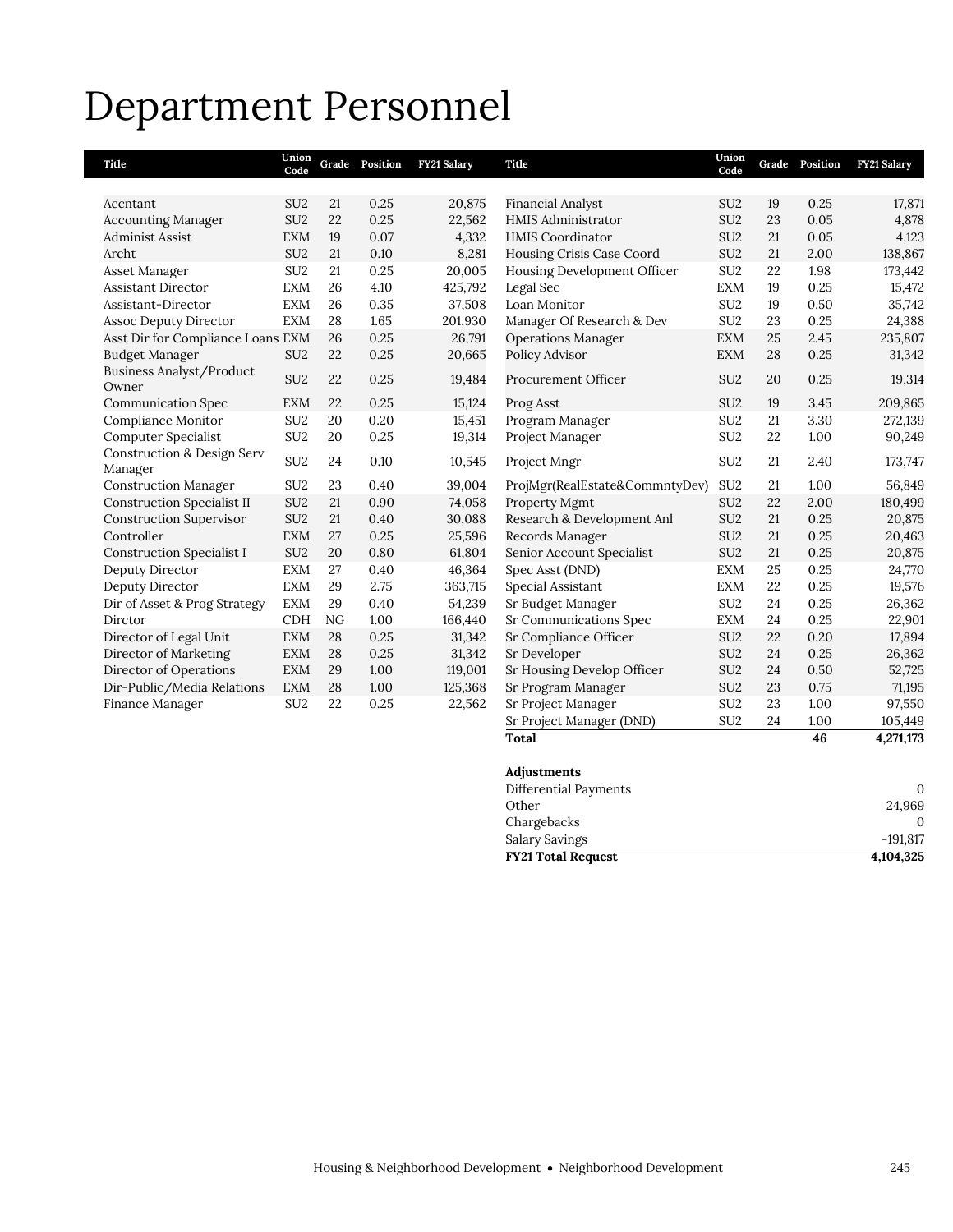# External Funds History

| <b>Personnel Services</b>                                                | FY18 Expenditure           | FY19 Expenditure                 | FY20 Appropriation         | FY21 Adopted              | Inc/Dec 20 vs 21             |
|--------------------------------------------------------------------------|----------------------------|----------------------------------|----------------------------|---------------------------|------------------------------|
| 51000 Permanent Employees                                                | 7,679,407                  | 7,575,434                        | 7,903,965                  | 7,930,628                 | 26,663                       |
| 51100 Emergency Employees                                                | $\mathbf{0}$               | $\mathbf{0}$                     | 0                          | 0                         | 0                            |
| 51200 Overtime                                                           | 1,478                      | $\mathbf{0}$                     | $\mathbf{0}$               | $\mathbf{0}$              | $\theta$                     |
| 51300 Part Time Employees<br>51400 Health Insurance                      | $\mathbf{0}$<br>1,015,477  | $\mathbf{0}$<br>1,004,161        | $\mathbf{0}$<br>931,890    | $\mathbf{0}$<br>1,123,382 | $\mathbf{0}$<br>191,492      |
| 51500 Pension & Annuity                                                  | 698,389                    | 735,145                          | 702,316                    | 674,029                   | $-28,287$                    |
| 51600 Unemployment Compensation                                          | 0                          | $\mathbf{0}$                     | 0                          | 0                         | $\mathbf{0}$                 |
| 51700 Workers' Compensation                                              | $\mathbf{0}$               | $\mathbf{0}$                     | $\mathbf{0}$               | 0                         | $\mathbf{0}$<br>$\mathbf{0}$ |
| 51800 Indirect Costs<br>51900 Medicare                                   | 2,520<br>91,470            | $\mathbf{0}$<br>91,255           | $\mathbf{0}$<br>113,150    | $\mathbf{0}$<br>108,593   | $-4,557$                     |
| <b>Total Personnel Services</b>                                          | 9,488,741                  | 9,405,995                        | 9,651,321                  | 9,836,632                 | 185,311                      |
| <b>Contractual Services</b>                                              | <b>FY18 Expenditure</b>    | FY19 Expenditure                 | FY20 Appropriation         | FY21 Adopted              | $Inc/Dec$ 20 vs $21$         |
| 52100 Communications                                                     | 40,250                     | 44,246                           | 53,204                     | 53,204                    | 0                            |
| 52200 Utilities                                                          | 19,903                     | 58,248                           | 91,500                     | 59,000                    | $-32,500$                    |
| 52400 Snow Removal                                                       | $\mathbf{0}$               | $\mathbf{0}$                     | $\theta$                   | 0                         | $\Omega$                     |
| 52500 Garbage/Waste Removal<br>52600 Repairs Buildings & Structures      | 1,146<br>22,736            | 1,310<br>17,722                  | 5,080<br>41,153            | 5,264<br>141,153          | 184<br>100,000               |
| 52700 Repairs & Service of Equipment                                     | 6,458                      | 6,370                            | 24,500                     | 23,675                    | $-825$                       |
| 52800 Transportation of Persons                                          | 48,617                     | 54,918                           | 119,845                    | 64,130                    | $-55,715$                    |
| 52900 Contracted Services                                                | 67,529,964                 | 68,706,639                       | 76,707,858                 | 77,290,045                | 582,187                      |
| <b>Total Contractual Services</b>                                        | 67,669,074                 | 68,889,451                       | 77,043,140                 | 77,636,471                | 593,331                      |
| <b>Supplies &amp; Materials</b>                                          | <b>FY18 Expenditure</b>    | FY19 Expenditure                 | <b>FY20 Appropriation</b>  | FY21 Adopted              | $Inc/Dec$ 20 vs $21$         |
| 53000 Auto Energy Supplies                                               | 137                        | 51                               | 500                        | $\mathbf{0}$              | $-500$                       |
| 53200 Food Supplies                                                      | $\boldsymbol{0}$           | $\mathbf{0}$                     | $\mathbf{0}$               | $\Omega$                  | $\mathbf{0}$                 |
| 53400 Custodial Supplies<br>53500 Med, Dental, & Hosp Supply             | 175<br>$\boldsymbol{0}$    | 744<br>$\mathbf{0}$              | 1,250<br>$\mathbf{0}$      | 1,250<br>$\Omega$         | $\overline{0}$<br>$\Omega$   |
| 53600 Office Supplies and Materials                                      | 37,027                     | 54,653                           | 86,300                     | 78,300                    | $-8,000$                     |
| 53700 Clothing Allowance                                                 | 725                        | 14,644                           | $\mathbf{0}$               | 13,903                    | 13,903                       |
| 53800 Educational Supplies & Mat                                         | $\boldsymbol{0}$           | $\mathbf{0}$                     | $\mathbf{0}$               | $\boldsymbol{0}$          | $\mathbf{0}$                 |
| 53900 Misc Supplies & Materials<br><b>Total Supplies &amp; Materials</b> | 6,535<br>44,599            | 9,024<br>79,116                  | 19,400<br>107,450          | 19,400<br>112,853         | $\overline{0}$<br>5,403      |
|                                                                          |                            |                                  |                            |                           |                              |
| <b>Current Chgs &amp; Oblig</b>                                          | FY18 Expenditure           | FY19 Expenditure                 | FY20 Appropriation         | FY21 Adopted              | Inc/Dec 20 vs 21             |
| 54300 Workers' Comp Medical                                              | 7,614                      | $\boldsymbol{0}$                 | 5,000                      | 5,000                     | 0                            |
| 54400 Legal Liabilities<br>54600 Current Charges H&I                     | 0<br>0                     | $\mathbf{0}$<br>$\boldsymbol{0}$ | 0<br>$\boldsymbol{0}$      | 0<br>0                    | $\theta$<br>$\mathbf{0}$     |
| 54700 Indemnification                                                    | $\mathbf{0}$               | $\mathbf{0}$                     | $\boldsymbol{0}$           | 0                         | $\boldsymbol{0}$             |
| 54800 Reserve Account                                                    | $\Omega$                   | $\Omega$                         | $\Omega$                   | 0                         | $\boldsymbol{0}$             |
| 54900 Other Current Charges                                              | 87,806                     | 69,871                           | 281,693                    | 137,530                   | $-144,163$                   |
| Total Current Chgs & Oblig                                               | 95,420                     | 69,871                           | 286,693                    | 142,530                   | $-144,163$                   |
| Equipment                                                                | FY18 Expenditure           | FY19 Expenditure                 | FY20 Appropriation         | FY21 Adopted              | Inc/Dec 20 vs 21             |
| 55000 Automotive Equipment                                               | $\boldsymbol{0}$           | $\mathbf 0$                      | $\boldsymbol{0}$           | $\boldsymbol{0}$          | $\mathbf{0}$                 |
| 55400 Lease/Purchase<br>55600 Office Furniture & Equipment               | $\boldsymbol{0}$<br>26,319 | $\mathbf{0}$<br>1,848            | $\boldsymbol{0}$<br>25,000 | $\mathbf{0}$<br>25,000    | $\mathbf{0}$<br>0            |
| 55900 Misc Equipment                                                     | 67,233                     | 25,281                           | 59,218                     | 71,264                    | 12,046                       |
| <b>Total Equipment</b>                                                   | 93,552                     | 27,129                           | 84,218                     | 96,264                    | 12,046                       |
| Other                                                                    | FY18 Expenditure           | FY19 Expenditure                 | FY20 Appropriation         | FY21 Adopted              | Inc/Dec 20 vs 21             |
| 56200 Special Appropriation                                              | $\boldsymbol{0}$           | $\boldsymbol{0}$                 | $\mathbf{0}$               | $\mathbf 0$               | 0                            |
| 57200 Structures & Improvements                                          | 0                          | $\boldsymbol{0}$                 | $\boldsymbol{0}$           | $\boldsymbol{0}$          | $\boldsymbol{0}$             |
| 58000 Land & Non-Structure                                               | $\boldsymbol{0}$           | $\boldsymbol{0}$                 | $\boldsymbol{0}$           | $\mathbf{0}$              | 0                            |
| <b>Total Other</b>                                                       | $\mathbf{0}$               | $\mathbf{0}$                     | $\mathbf{0}$               | 0                         | $\mathbf{0}$                 |
| Grand Total                                                              | 77,391,386                 | 78,471,560                       | 87, 172, 822               | 87,824,749                | 651,927                      |

246 Housing & Neighborhood Development Neighborhood Development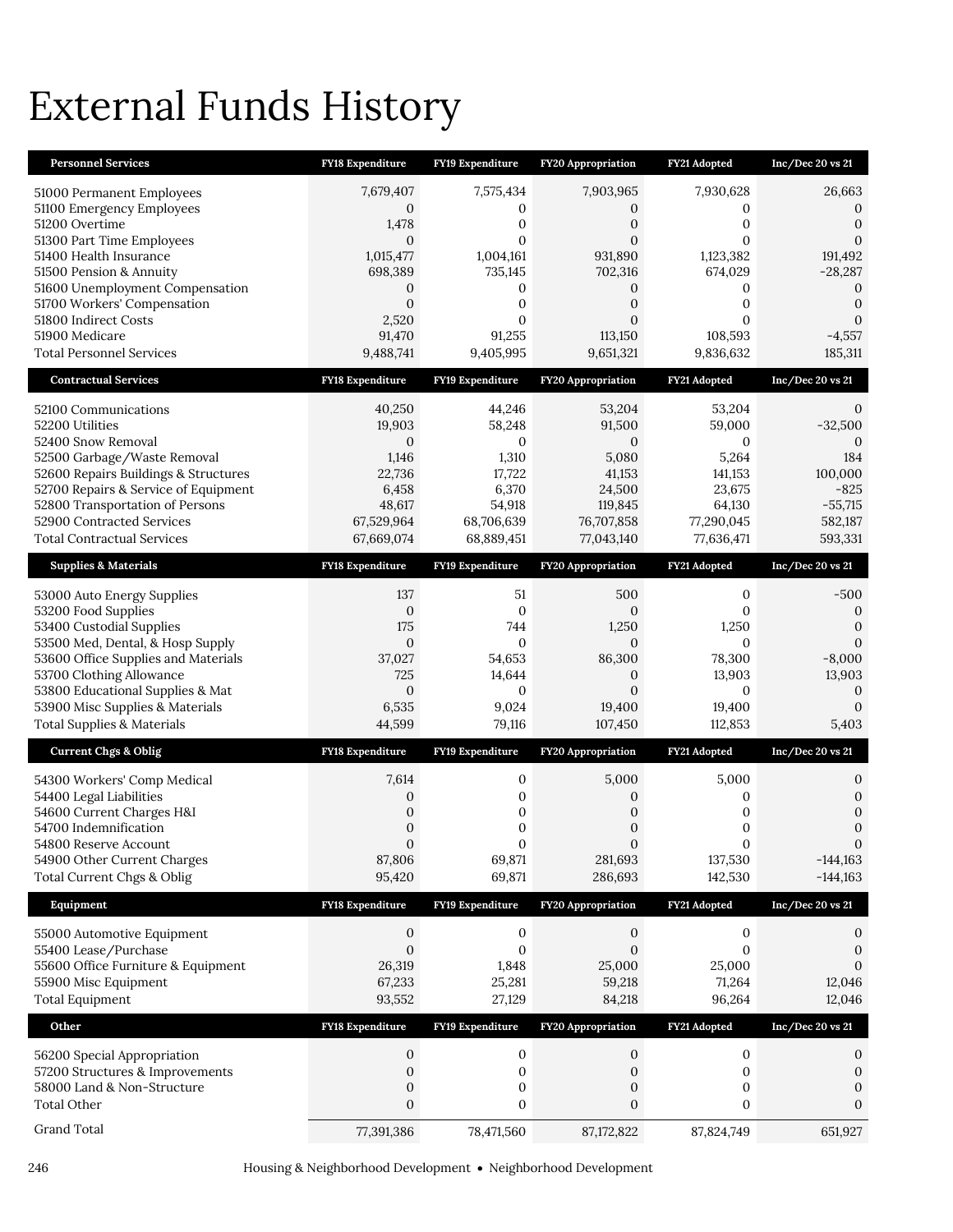# External Funds Personnel

| Title                                            | Union<br>Code   | Grade | Position | <b>FY21 Salary</b> | <b>Title</b>                | Union<br>Code   | Grade | Position | FY21 Salary |
|--------------------------------------------------|-----------------|-------|----------|--------------------|-----------------------------|-----------------|-------|----------|-------------|
|                                                  |                 |       |          |                    |                             |                 |       |          |             |
| Accntant                                         | SU <sub>2</sub> | 21    | 0.75     | 62,624             | <b>Financial Analyst</b>    | SU <sub>2</sub> | 19    | 0.75     | 53,613      |
| <b>Accounting Manager</b>                        | SU <sub>2</sub> | 22    | 0.75     | 67,687             | HMIS Administrator          | SU <sub>2</sub> | 23    | 0.95     | 92,673      |
| <b>Admin Assist</b>                              | <b>EXM</b>      | 19    | 0.93     | 57,555             | <b>HMIS Coordinator</b>     | SU <sub>2</sub> | 21    | 0.95     | 78,343      |
| Advisor to the Chief of DND                      | <b>EXM</b>      | NG    | 1.00     | 70,192             | Housing Crisis Case Coord   | SU <sub>2</sub> | 21    | 1.00     | 74,226      |
| Architect                                        | SU <sub>2</sub> | 21    | 0.90     | 74,528             | Housing Development Officer | SU <sub>2</sub> | 22    | 11.02    | 936,716     |
| Asset Manager                                    | SU <sub>2</sub> | 21    | 0.75     | 42,637             | Legal Sec                   | <b>EXM</b>      | 19    | 0.75     | 46,415      |
| <b>Assistant Director</b>                        | <b>EXM</b>      | 26    | 7.55     | 794,703            | Loan Monitor                | SU <sub>2</sub> | 19    | 1.50     | 107,226     |
| <b>Assoc Deputy Director</b>                     | <b>EXM</b>      | 28    | 2.35     | 274,905            | Manager Of Research & Dev   | SU <sub>2</sub> | 23    | 0.75     | 73,163      |
| Asst Dir for Compliance Loans                    | <b>EXM</b>      | 26    | 0.75     | 80,374             | <b>Operations Manager</b>   | <b>EXM</b>      | 25    | 2.55     | 248,027     |
| <b>Budget Manager</b>                            | SU <sub>2</sub> | 22    | 0.75     | 61,995             | Policy Advisor              | <b>EXM</b>      | 28    | 0.75     | 94,026      |
| Business Analyst/Product<br>Owner                | SU <sub>2</sub> | 22    | 0.75     | 58,453             | Procurement Officer         | SU <sub>2</sub> | 20    | 0.75     | 57,942      |
| <b>Communication Spec</b>                        | <b>EXM</b>      | 22    | 0.75     | 45,373             | Prog Asst                   | SU <sub>2</sub> | 19    | 3.55     | 242,892     |
| Compliance Monitor                               | SU <sub>2</sub> | 20    | 1.80     | 139,060            | Program Manager             | SU <sub>2</sub> | 21    | 6.70     | 546,281     |
| <b>Computer Specialist</b>                       | SU <sub>2</sub> | 20    | 0.75     | 57,942             | Project Mngr                | SU <sub>2</sub> | 21    | 3.60     | 300,594     |
| <b>Construction &amp; Design Serv</b><br>Manager | SU <sub>2</sub> | 24    | 0.90     | 94,904             | Research & Development Anl  | SU <sub>2</sub> | 21    | 0.75     | 62,624      |
| <b>Construction Manager</b>                      | SU <sub>2</sub> | 23    | 1.60     | 156,016            | Records Manager             | SU <sub>2</sub> | 21    | 0.75     | 61,390      |
| <b>Construction Specialist II</b>                | SU <sub>2</sub> | 21    | 2.10     | 172,945            | Senior Account Specialist   | SU <sub>2</sub> | 21    | 0.75     | 62,624      |
| <b>Construction Supervisor</b>                   | SU <sub>2</sub> | 21    | 1.60     | 120,353            | Spec Asst (DND)             | <b>EXM</b>      | 25    | 0.75     | 74,309      |
| Controller                                       | <b>EXM</b>      | 27    | 0.75     | 76,787             | Special Assistant           | <b>EXM</b>      | 22    | 0.75     | 58,729      |
| <b>Construction Specialist I</b>                 | SU <sub>2</sub> | 20    | 3.20     | 247,217            | Sr Budget Manager           | SU <sub>2</sub> | 24    | 0.75     | 79,087      |
| Deputy Director                                  | <b>EXM</b>      | 27    | 0.40     | 46,364             | Sr Communications Spec      | <b>EXM</b>      | 24    | 0.75     | 68,703      |
| Deputy Director                                  | <b>EXM</b>      | 29    | 4.25     | 548,752            | Sr Compliance Officer       | SU <sub>2</sub> | 22    | 1.80     | 161,047     |
| Dir of Asset & Prog Strategy                     | <b>EXM</b>      | 29    | 0.60     | 81,359             | Sr Developer                | SU <sub>2</sub> | 24    | 0.75     | 79,087      |
| Director of Legal Unit                           | <b>EXM</b>      | 28    | 0.75     | 94,026             | Sr Housing Develop Officer  | SU <sub>2</sub> | 24    | 4.50     | 474,521     |
| Director of Marketing                            | <b>EXM</b>      | 28    | 0.75     | 94,026             | Sr Program Manager          | SU <sub>2</sub> | 23    | 3.25     | 295,687     |
| Finance Manager                                  | SU <sub>2</sub> | 22    | 0.75     | 67,687             | Sr Project Manager          | SU <sub>2</sub> | 23    | 1.00     | 97,550      |
|                                                  |                 |       |          |                    | Sr Project Manager (DND)    | SU <sub>2</sub> | 24    | 0.00     |             |
|                                                  |                 |       |          |                    | <b>Total</b>                |                 |       | 90       | 8,215,956   |

# **Adjustments**

| <b>FY21 Total Request</b> | 7,930,628  |
|---------------------------|------------|
| Salary Savings            | $-300,000$ |
| Chargebacks               |            |
| Other                     | 14.672     |
| Differential Payments     | 0          |
|                           |            |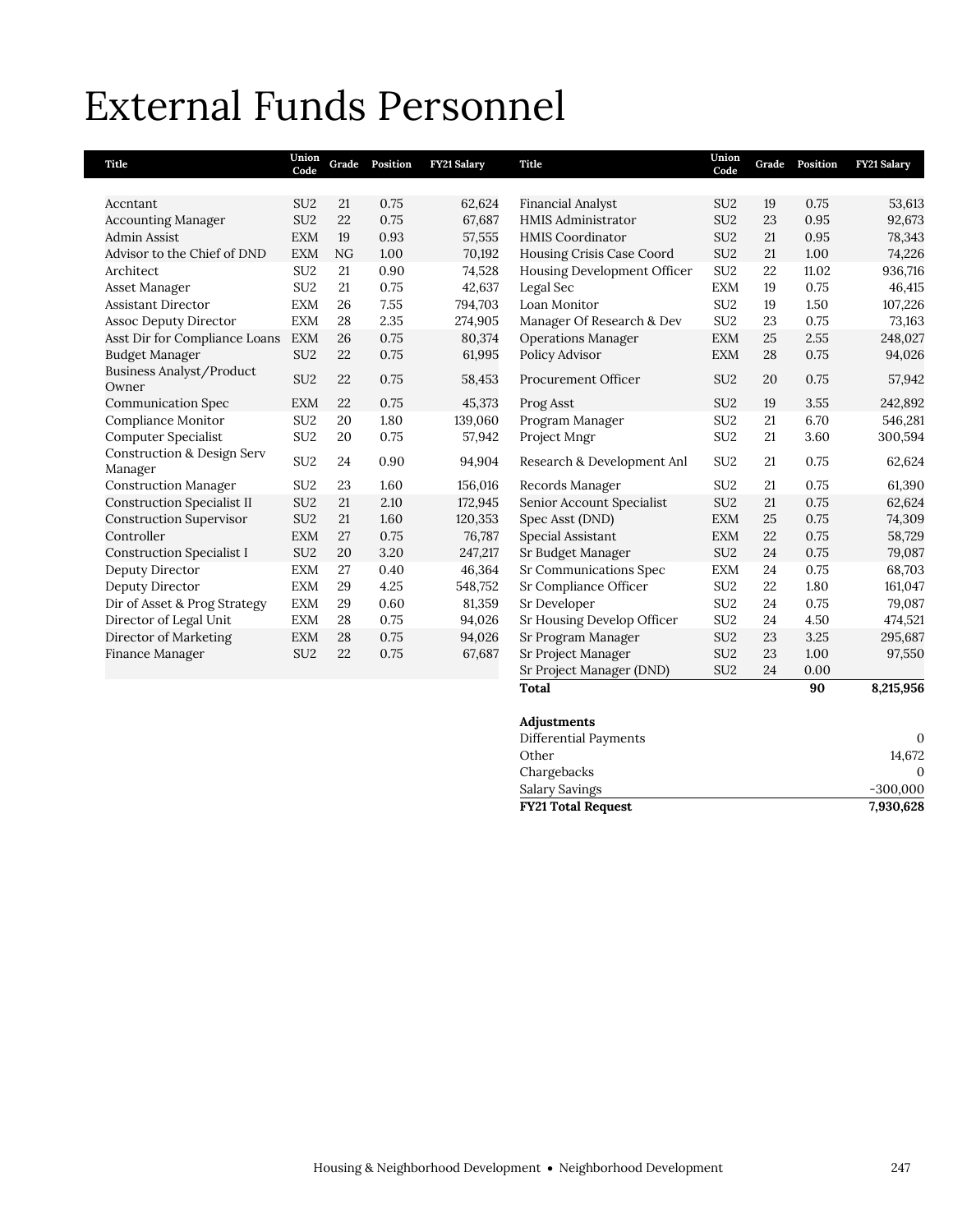# <span id="page-11-0"></span>Program 1. Administration

# **Rick Wilson,** *Deputy Director,* **Organization 188100**

# **Program Description**

The Administration Program enforces Department policies and procedures and provides support services to all Neighborhood Development programs to ensure the effective completion of departmental goals in compliance with City, State, and Federal laws and regulations.

| <b>Operating Budget</b> |                                     | <b>Actual</b> '18    | <b>Actual</b> '19    | Approp '20           | Budget '21           |
|-------------------------|-------------------------------------|----------------------|----------------------|----------------------|----------------------|
|                         | Personnel Services<br>Non Personnel | 1,343,308<br>211.128 | 1,353,829<br>376,001 | 1.435.321<br>357.114 | 1,493,753<br>387,082 |
|                         | <b>Total</b>                        | 1,554,436            | 1,729,830            | 1,792,435            | 1,880,835            |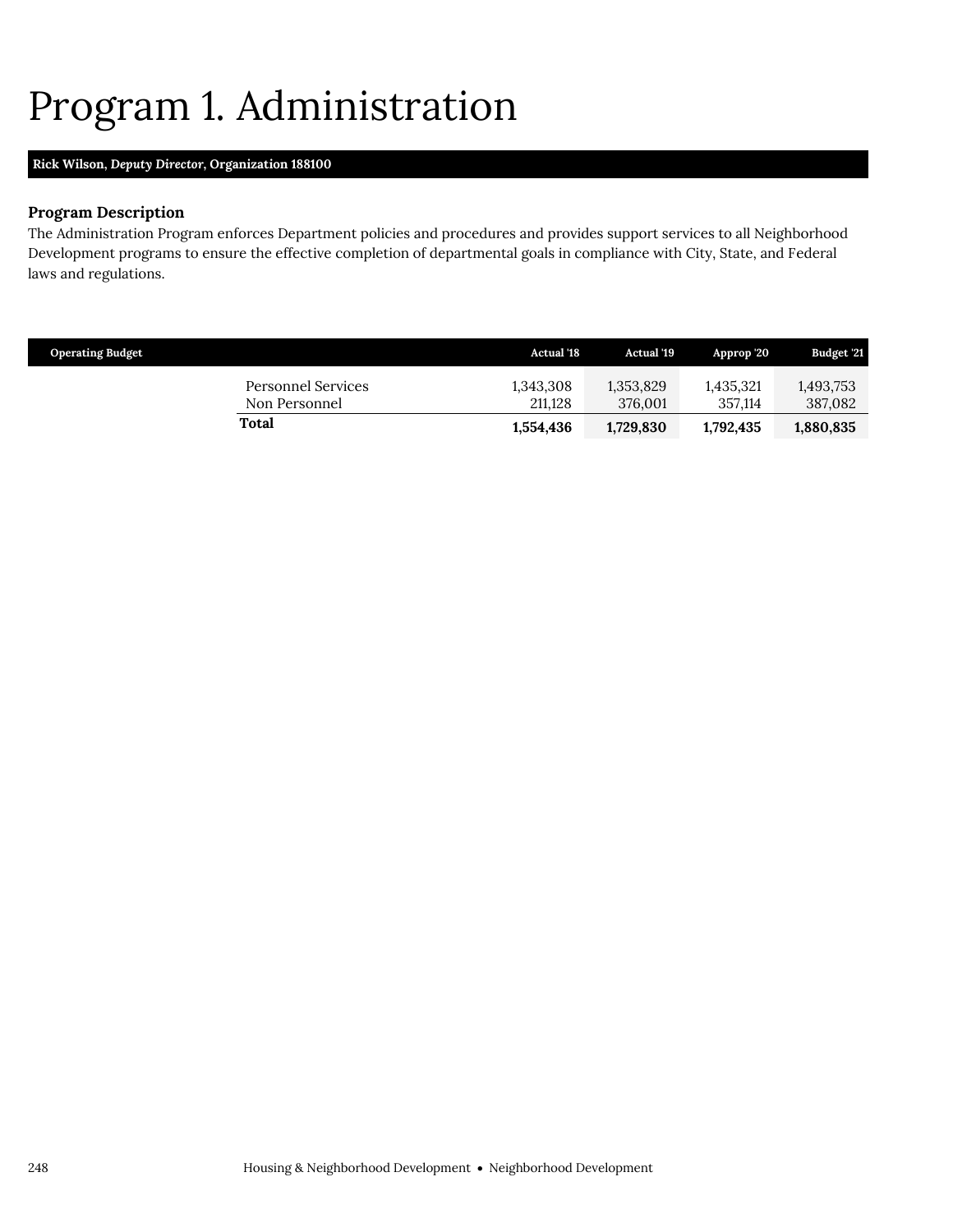# Program 2. Real Estate Management & Sales

## **Donald Wright,** *Deputy Director,* **Organization 188200**

<span id="page-12-0"></span>open space

## **Program Description**

The Real Estate Management & Sales Program works to manage disposal of foreclosed land parcels and foreclosed buildings as quickly as possible, and in a manner that generates revenue for the City and provides benefits to the community.

|              | <b>Operating Budget</b> |                                                                            | <b>Actual '18</b>      | <b>Actual '19</b>    | Approp '20           | Budget '21           |
|--------------|-------------------------|----------------------------------------------------------------------------|------------------------|----------------------|----------------------|----------------------|
|              |                         | <b>Personnel Services</b><br>Non Personnel                                 | 1,079,143<br>1,101,099 | 1,056,611<br>905,912 | 1,008,338<br>966,320 | 870,347<br>1,185,900 |
|              |                         | <b>Total</b>                                                               | 2,180,242              | 1,962,523            | 1,974,658            | 2,056,247            |
|              | Performance             |                                                                            |                        |                      |                      |                      |
| <b>Goal:</b> |                         | Dispose of tax-foreclosed and surplus property                             |                        |                      |                      |                      |
|              |                         | <b>Performance Measures</b>                                                | <b>Actual</b> '18      | <b>Actual</b> '19    | Projected '20        | Target '21           |
|              |                         | # of land parcels and buildings sold<br>or transferred for development and | 79                     | 66                   | 27                   | 80                   |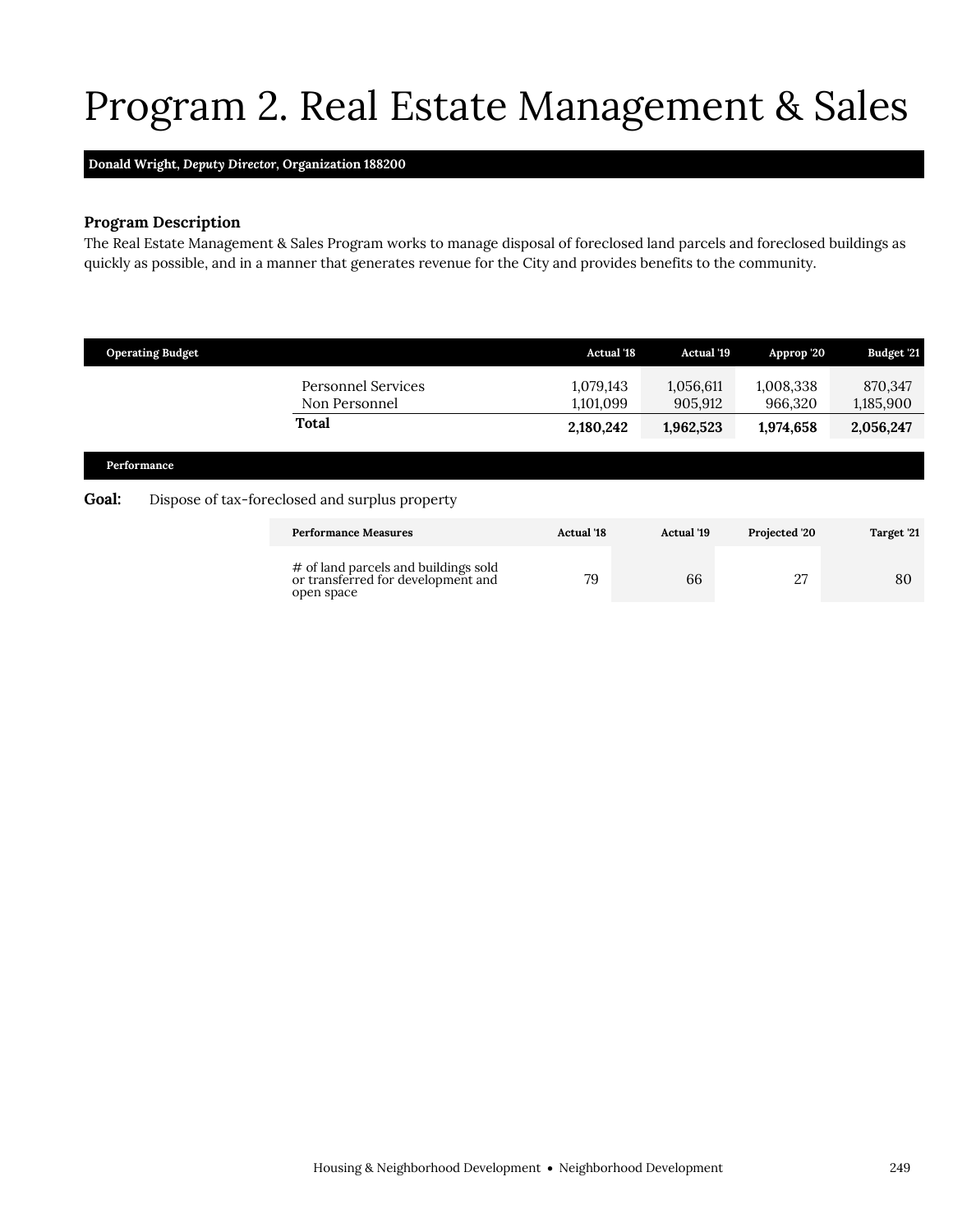# <span id="page-13-0"></span>Program 3. Housing Development & Services

## **M. Flynn, L. Bernstein, J. Boatright, D. Williams,** *Deputy Directors,* **Organization 188300**

# **Program Description**

DND's Housing Development and Services programs support a wide range of housing creation and support activities that strive to make Boston the most livable city in the nation. This is accomplished through the work of the Boston Home Center (BHC), Neighborhood Housing Development (NHD), and the Supportive Housing (SH) divisions. BHC is designed to help Boston residents obtain, retain, and improve their homes. NHD works with non-profit and for-profit partners to develop and preserve affordable housing. SH provides funding for housing and supportive services for Boston's homeless and those at risk of homelessness. In 2014, Mayor Walsh announced his Boston 2030 plan which outlines a new comprehensive approach to accommodating Boston's complex housing needs over the next 15 years. Funding committed for the new plan has been renamed the "Housing 2030 Fund" which is included in this program.

| <b>Operating Budget</b> |             |                                                                                                | <b>Actual '18</b>      | <b>Actual '19</b>      | Approp '20              | Budget '21              |
|-------------------------|-------------|------------------------------------------------------------------------------------------------|------------------------|------------------------|-------------------------|-------------------------|
|                         |             | <b>Personnel Services</b><br>Non Personnel                                                     | 1,014,079<br>8,936,911 | 1,184,678<br>9,326,698 | 1,423,089<br>15,387,432 | 1,795,725<br>23,355,543 |
|                         |             | Total                                                                                          | 9,950,990              | 10,511,376             | 16,810,521              | 25, 151, 268            |
|                         | Performance |                                                                                                |                        |                        |                         |                         |
| <b>Goal:</b>            |             | Assist existing homeowners in retaining their homes                                            |                        |                        |                         |                         |
|                         |             | <b>Performance Measures</b>                                                                    | <b>Actual</b> '18      | <b>Actual '19</b>      | Projected '20           | Target '21              |
|                         |             | # of homeowners assisted with<br>foreclosure prevention counseling                             | 233                    | 226                    | 187                     | 240                     |
| <b>Goal:</b>            |             | Assist tenants and landlords to preserve their tenancies                                       |                        |                        |                         |                         |
|                         |             | <b>Performance Measures</b>                                                                    | <b>Actual</b> '18      | <b>Actual</b> '19      | Projected '20           | Target '21              |
|                         |             | # of housing-insecure households<br>placed in permanent housing                                | 303                    | 456                    | 243                     | 325                     |
| <b>Goal:</b>            |             | # of potential evictions averted<br>Ensure growth and affordability in Boston's Housing Market | 479                    | 680                    | 663                     | 850                     |
|                         |             | <b>Performance Measures</b>                                                                    | <b>Actual</b> '18      | <b>Actual</b> '19      | Projected '20           | Target '21              |
|                         |             | # of low income housing units<br>permitted (Deed restricted and IDP)                           | 315                    | 254                    | 207                     | 533                     |
|                         |             | # of middle income housing units<br>permitted (Deed restricted and<br>market)                  | 1,777                  | 882                    | 1,460                   | 1,542                   |
|                         |             | Total # of net new housing units<br>permitted                                                  | 4,889                  | 2,387                  | 3,599                   | 3,304                   |
| <b>Goal:</b>            |             | Foster Homeownership in Boston Neighborhoods                                                   |                        |                        |                         |                         |
|                         |             | <b>Performance Measures</b>                                                                    | <b>Actual</b> '18      | <b>Actual</b> '19      | Projected '20           | Target '21              |
|                         |             | # of homebuyers assisted with down                                                             | 111                    | 81                     | 55                      | 213                     |
|                         |             |                                                                                                |                        |                        |                         |                         |

250 Housing & Neighborhood Development Neighborhood Development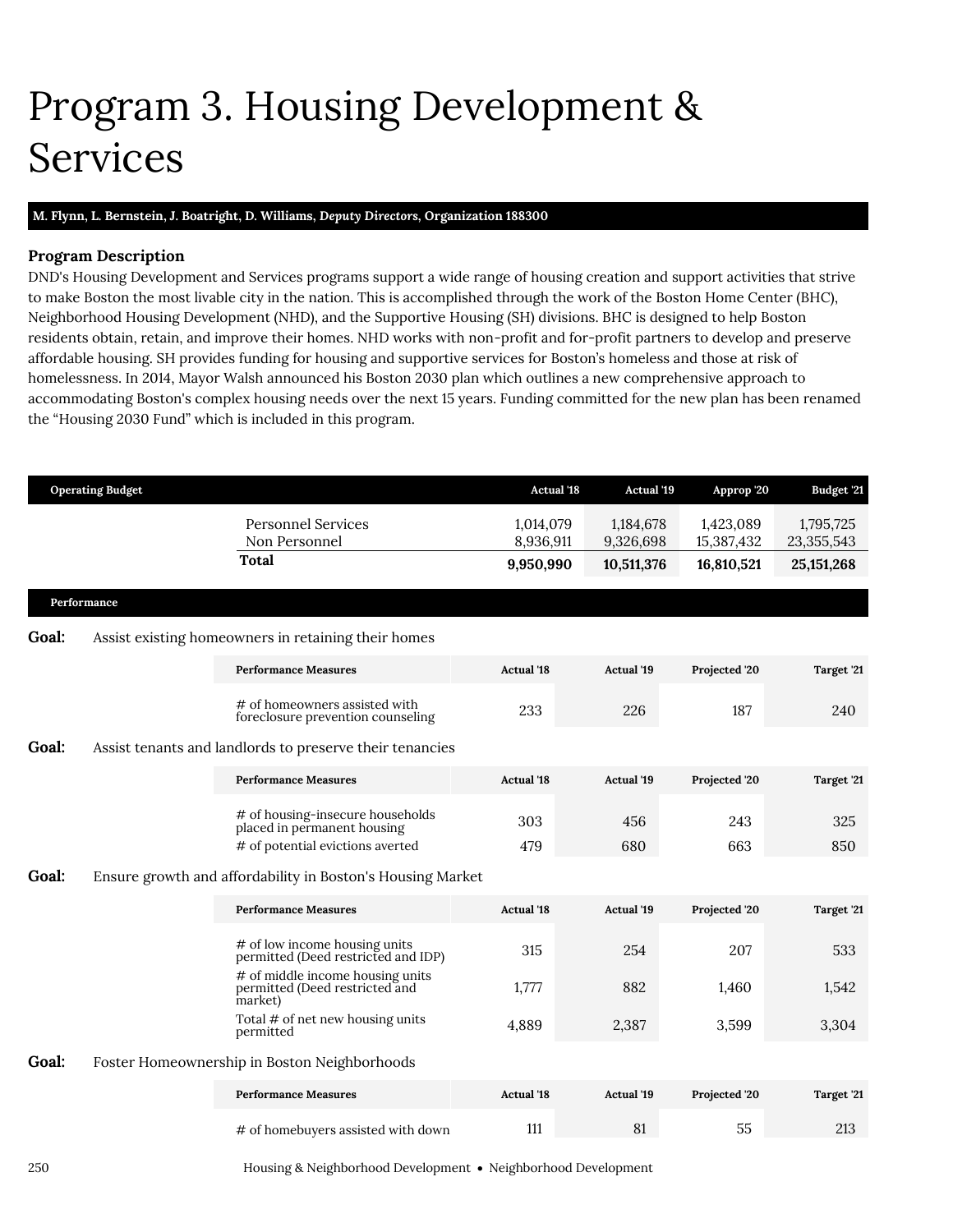## payment assistance

# **Goal:** Help Homeowners Improve their Homes and Communities

|       |  | <b>Performance Measures</b>                                             | <b>Actual</b> '18 | <b>Actual '19</b> | Projected '20 | Target '21 |
|-------|--|-------------------------------------------------------------------------|-------------------|-------------------|---------------|------------|
|       |  | # of homeowners assisted through<br>the home repair and rehab program   | 1,051             | 1,084             | 830           | 1,000      |
| Goal: |  | Provide assistance towards ending homelessness in Boston                |                   |                   |               |            |
|       |  | <b>Performance Measures</b>                                             | <b>Actual</b> '18 | <b>Actual</b> '19 | Projected '20 | Target '21 |
|       |  | # of chronically homeless<br>individuals placed in permanent<br>housing | 220               | 244               | 236           | 220        |
|       |  | # of homeless veterans placed in<br>permanent housing                   | 184               | 265               | 219           | 200        |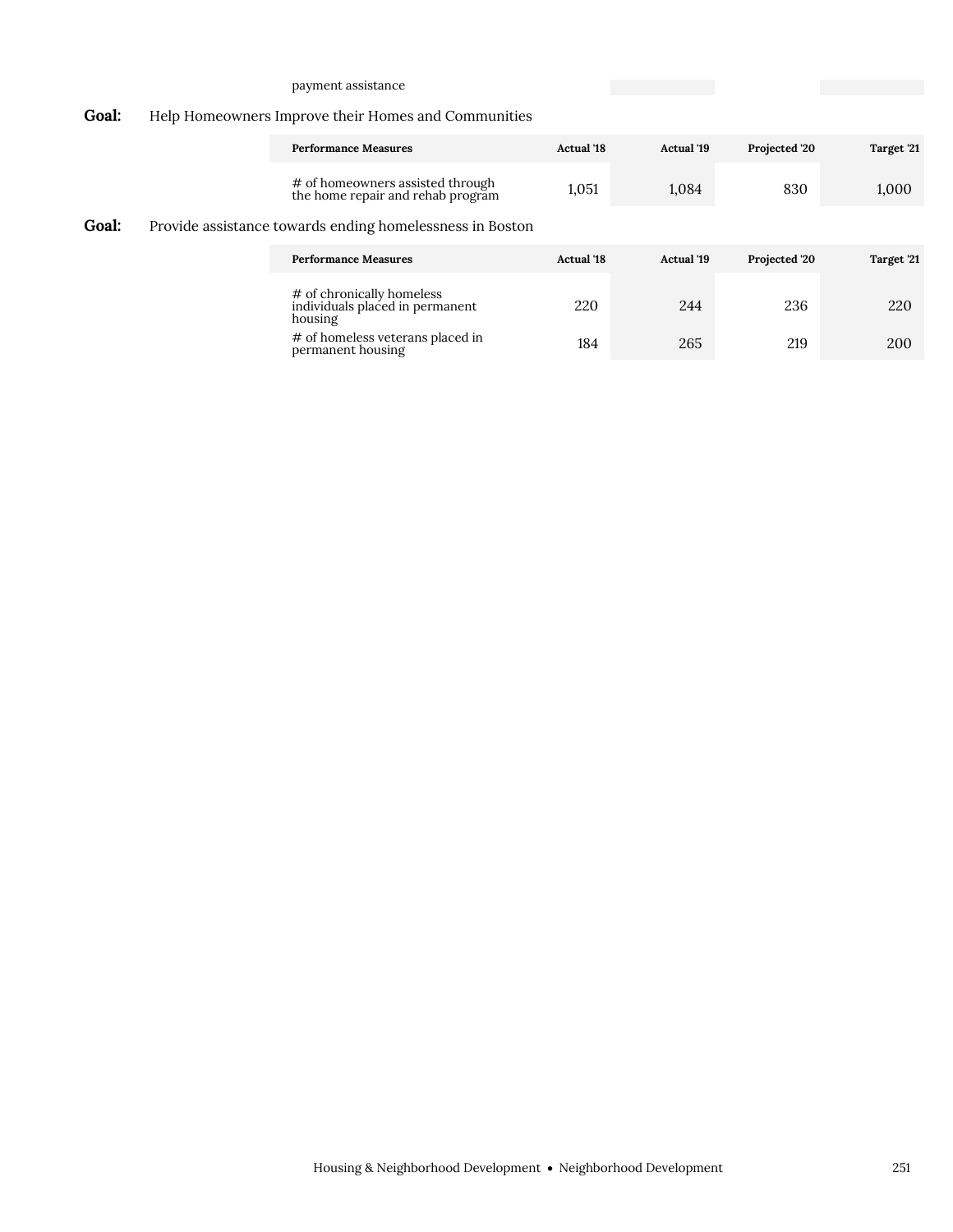# External Funds Projects

### **Abandoned Property Rehab Grant**

#### **Project Mission**

The Abandoned Property Rehab Grant was a three year grant from the Commonwealth of Massachusetts' Attorney General's Office targeted to promote the rehabilitation of distressed/abandoned properties in high-foreclosure areas of Boston that cannot be rehabilitated through other means being implemented by the City. This was a multi-year grant totaling \$150,000 that started on 1/4/2010 and ended on 12/31/2014.

### **ARRA – Neighborhood Stabilization Program**

### **Project Mission**

The ARRA Neighborhood Stabilization Program grant was made available to Boston and several other direct grant communities on a competitive basis from the US Department of Housing and Urban Development. The NSP initiative was created as part of the "Housing and Economic Recovery Act of 2009" designed to boost local economies through the provision of resources to purchase and rehab foreclosed homes. This was the second round of NSP funding in the amount of \$13.6M for the purpose of expanding the City's existing strategies of foreclosure prevention and reclamation efforts. Specifically, this funding allowed the City to support responsible redevelopment of foreclosed homes in those neighborhoods most burdened by Boston's bank-owned properties, namely Dorchester, East Boston, Roxbury, Hyde Park, and Mattapan. ARRA NSP was a three year grant totaling \$13,610,343 that started on 2/11/2010 and ended 2/10/2013, however any program income received may continue to be expended.

### **BRA/HODAG Program Income**

#### **Project Mission**

The BRA/HODAG Program is program income generated from a HODAG loan the BRA made to the Douglas Housing Plaza Phase I Development. The funds totaling \$4,297,327 were used to support the construction of affordable housing development projects in the City.

#### **Brownfields Economic Development Initiative**

#### **Project Mission**

The purpose of the Brownfields Economic Development Initiative (BEDI) is to spur the return of Brownfields to productive economic use through financial assistance to public entities and enhance the security or improve the viability of a project financed with Section 108 guaranteed loan authority. BEDI grants must be used in conjunction with a new Section 108 guaranteed loan commitment. The most recent BEDI grant was used to promote the remediation and redevelopment of the former Modern Electroplating Brownfields site, with a portion of the funding being used to pay environmental monitoring at the Dudley Police Station.

#### **Choice Neighborhoods Implementation Grant**

#### **Project Mission**

The Choice Neighborhood Implementation Grant is a competitive grant from the U.S. Department of Housing and Urban Development. The \$30 million grant was awarded to the Boston Housing Authority (BHA) for the redevelopment of the Whittier Street public housing development. With DND as the lead, several City of Boston departments are responsible for administering the \$4 million neighborhood improvements portion of the grant, which includes road improvements, open space projects, art projects, first-time homebuyer assistance, business assistance, and educational assistance. The grant started on 8/15/17 and ends on 9/30/23.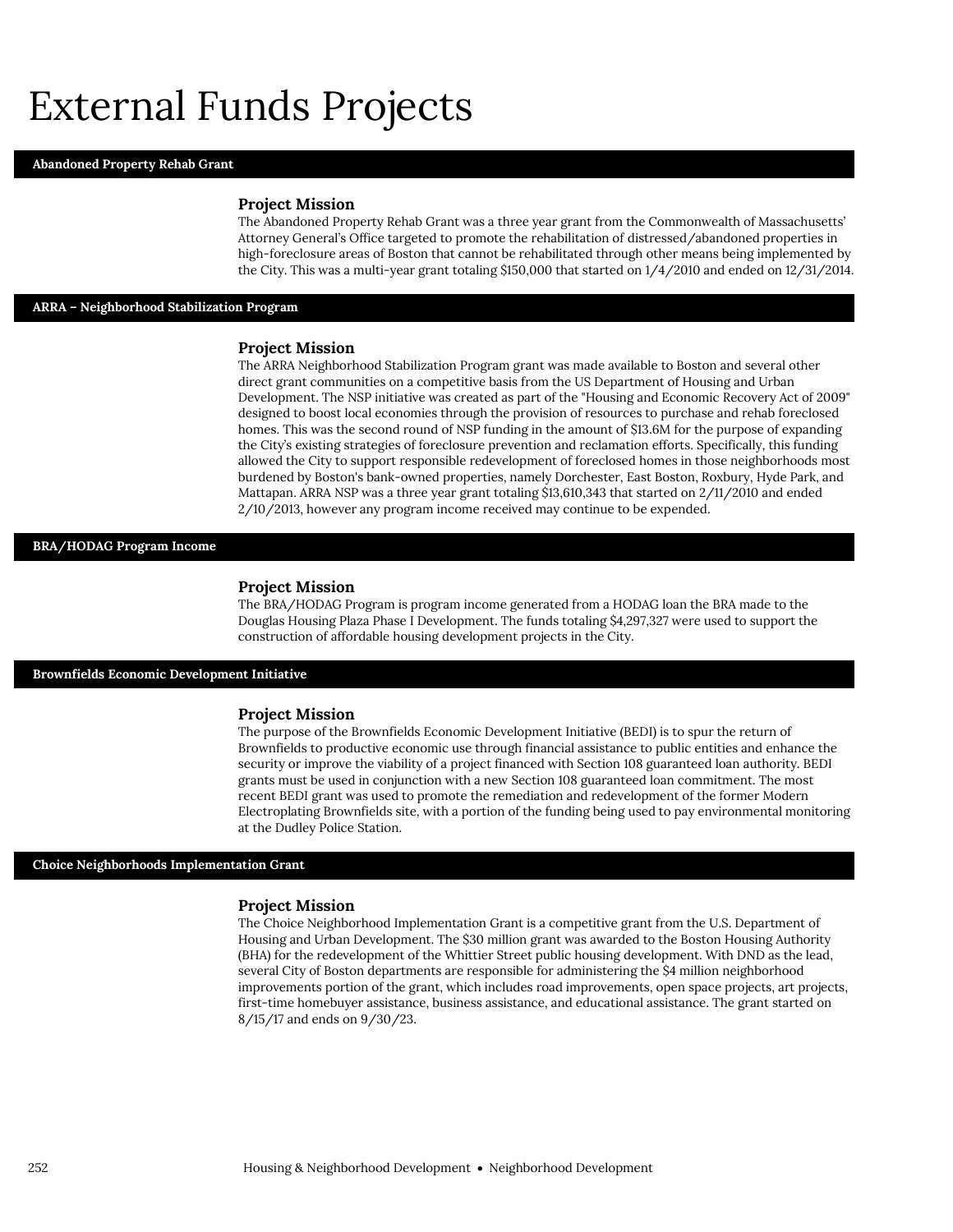The Community Challenge Grant is a competitive grant from the US Department of Housing and Urban Development. The grant is being used for planning, strategic land acquisition, and for outreach & engagement in order to facilitate smart growth and transit-oriented development along the Fairmount Commuter Rail Line in conjunction with four new train stations and improvements to existing stations. The grant totaling \$1,865,160 started on 2/15/2012 and ended on 2/14/2015.

#### **Community Development Block Grant**

#### **Project Mission**

The Community Development Block Grant (CDBG) is an annual entitlement grant from the U.S. Department of Housing and Urban Development to the City of Boston designed to fund a variety of neighborhood development activities. At least 70 percent of CDBG funds must be used to benefit low- and moderate-income households. CDBG funds are used to produce and preserve affordable housing, revitalize neighborhood commercial districts, assist the renovation of non-profit facilities, improve vacant lots, promote and monitor fair housing activities, and assist non-profit organizations in the operation of emergency shelters, health care, child care, youth and adult literacy programs. CDBG funds cannot be used for general government services or to replace funding cuts from existing public service activities. The CDBG awards for FY17, FY18, and FY19 were \$15,958,081, \$15,761,309, and \$17,229,498 respectively. The FY20 award was \$17,146,361, and the FY21 award is \$17,437,636.

#### **Continuum of Care**

#### **Project Mission**

The Continuum of Care (CoC) program combines the previously standalone Supportive Housing and Shelter Plus Care programs into one annual competitive grant program from the US Department of Housing and Urban Development (HUD). The purpose of the program is to assist individuals and families experiencing homelessness and to provide the services needed to help such individuals move into transitional and permanent housing, with the goal of long term stability. Specifically, the program helps develop housing and related supportive services for people moving from homelessness to independent living. The program provides rental assistance that, when combined with social services, provides supportive housing for homeless people with disabilities and their families. The CoC award for FY17, FY18, and FY19 were \$22,664,525, \$24,583,209, and \$26,368,398 respectively. The FY20 award was \$29,021,101. The FY21 Tier I Renewals award is \$26,665,386; Tier II and bonus applications have not yet been announced. If awarded in full, the grant will total \$30,511,862.

#### **Emergency Solutions Grant**

### **Project Mission**

The Emergency Solutions Grant (ESG) is an annual entitlement grant to the City of Boston from the U.S. Department of Housing and Urban Development. It is used to assist individuals and families to quickly regain stability in permanent housing after experiencing a crisis or homelessness. The ESG awards for FY17, FY18, and FY19 were \$1,449,423, \$2,014,377, and \$1,418,872 respectively. The FY20 award was \$1,461,960, and the FY21 award is \$1,506,611.

### **EPA/Brownfields**

### **Project Mission**

The U.S. Environmental Protection Agency makes Brownfield Assessment and Clean-up grants available on a competitive basis. These grants are used to evaluate and/or clean-up contamination at EPA-eligible Brownfield sites. Brownfields are defined as real property, expansion, redevelopment, or re-use of which may be complicated by the presence or the potential presence of a hazardous substance, pollutant, or contaminant. Assessment grant funds were used to assess environmental conditions on parcels abutting or near the Fairmount-Indigo Commuter Rail line. The EPA is expected to issue an RFP for a new grant in the third quarter of FY21.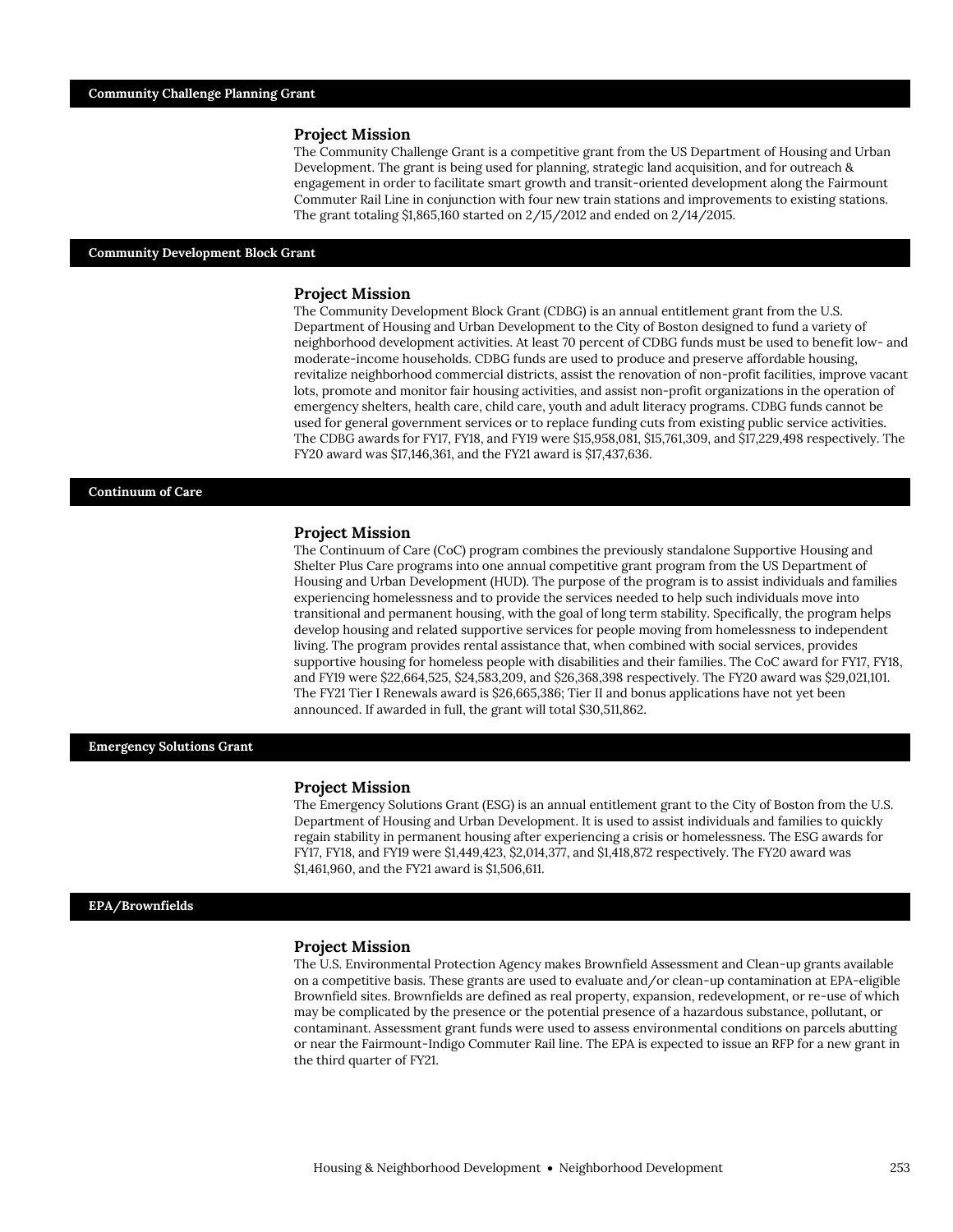The HOME Partnership Program is an annual entitlement grant from the U.S. Department of Housing and Urban Development (HUD) to the City of Boston to support the development of affordable housing. Eligible activities include new construction or rehabilitation of housing, tenant-based rental assistance for up to two years, and assistance to first-time homebuyers. All HOME funds must be used to benefit low and moderate income households. Fifteen percent of HOME funds are set aside for Community Housing Development Organizations. HOME grants are four years in duration. The HOME awards in FY17, FY18, and FY19 were \$4,153,113, \$4,152,803, and \$5,863,642 respectively. The FY20 award was \$5,336,980, and the FY21 award is \$5,871,574.

### **HOPWA**

#### **Project Mission**

The Housing Opportunities for People with AIDS (HOPWA) Program is a three-year grant awarded annually from the U.S. Department of Housing and Urban Development to the City of Boston. The program is designed to provide affordable, appropriate housing for people with AIDS (PWAs) in the metropolitan Boston area. Eligible activities include housing, counseling, housing development, rental assistance, technical assistance, homelessness prevention, operating costs including support services, and housing-related costs. DND will be directing these funds to three primary activities: metropolitan-area housing counseling to help PWAs find/retain affordable housing, technical assistance to developers of housing for PWAs, and emergency assistance payments to help PWAs retain their existing housing. The HOPWA awards in FY17, FY18, and FY19 were \$2,005,609, \$2,285,329, and \$2,588,781 respectively. The FY20 award was \$2,894,494, and the FY21 award is \$3,089,167.

## **Inclusionary Development Fund**

#### **Project Mission**

The Inclusionary Development (IDP) fund is managed jointly by the Boston Redevelopment Authority and the Department of Neighborhood Development. The fund is capitalized through fees paid by private developers in lieu of building onsite inclusionary affordable housing. IDP is used to fund the department's affordable housing production pipeline.

### **Lead Paint Abatement**

#### **Project Mission**

The Lead Paint Abatement grant is a competitive 42-month grant from the U.S. Department of Housing and Urban Development's Office of Healthy Homes and Lead Hazard Control to the City of Boston. The purpose of the grant is to reduce the exposure of young children to lead-based paint hazards in their homes through intensive services consisting of counseling, outreach and abatement in the high-risk target areas of Dorchester, Roxbury and Mattapan and to provide financing services citywide. Activities include abatement, inspections, risk assessments, and temporary relocations. The grant awarded in FY20 totals \$4,342,674 and started on 12/1/19.

#### **Neighborhood Development Fund**

### **Project Mission**

The Neighborhood Development Fund receives revenue from the repayment of Urban Development Action Grant (UDAG) loans to the City. Funds can be used for eligible HUD Title I activities which are somewhat less restrictive than CDBG regulations.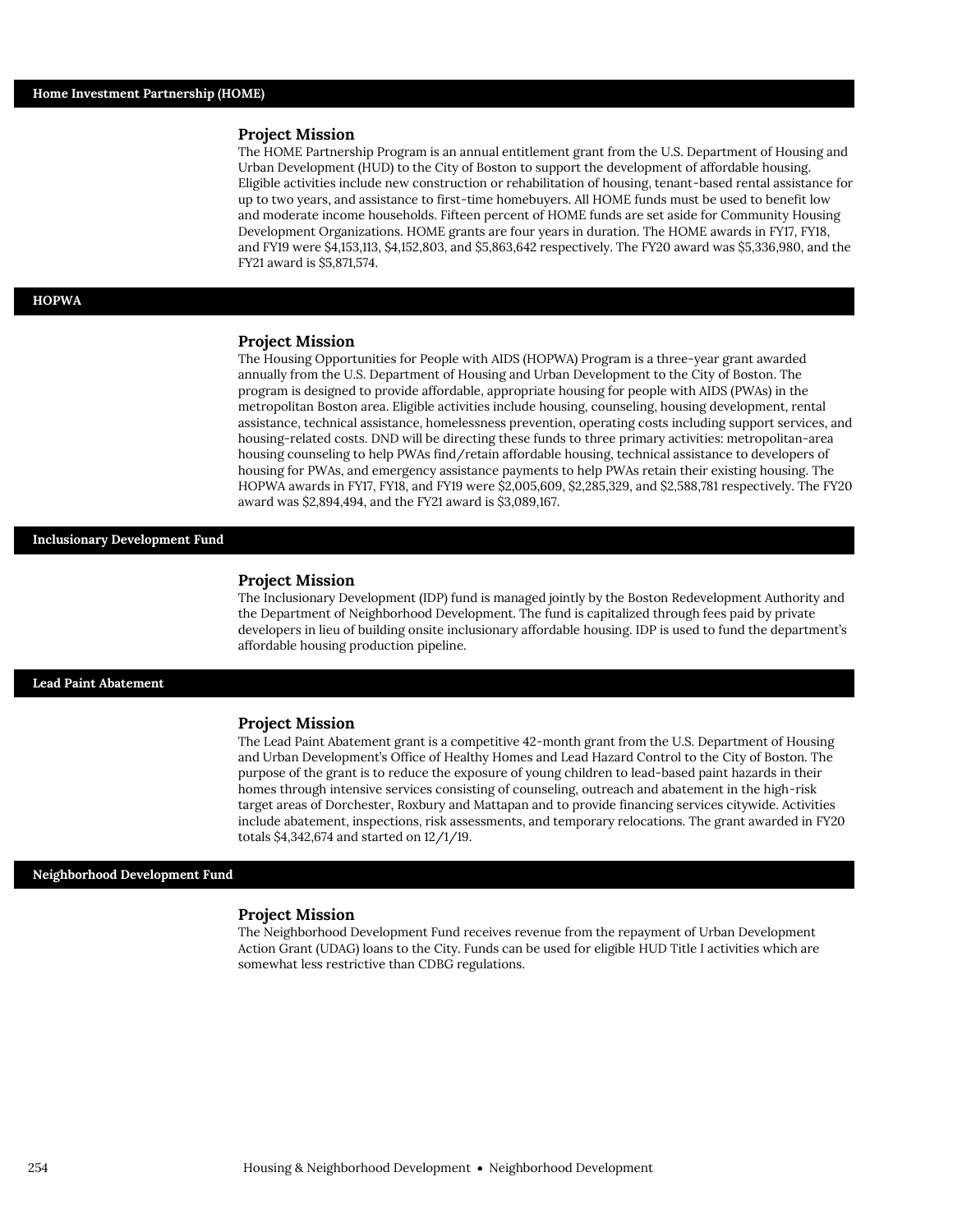Neighborhood Stabilization Program grants were made available to Boston and several other direct grant communities on a non-competitive basis from the Massachusetts Department of Housing and Community Development. The Commonwealth of Massachusetts agreed to match Boston's HUD NSP funds \$1-\$1 and NSP admin funds \$0.50-\$1. Funds were used to establish financial mechanisms for purchase and redevelopment of foreclosed homes and residential properties. Such mechanisms included soft-seconds, loan loss reserves, and shared-equity loans for low and moderate income homebuyers; purchase and rehabilitation of homes and residential properties that were abandoned or foreclosed upon in order to sell, rent, or redevelop such homes as properties; establish land banks for homes that were foreclosed upon; demolish blighted structures; and redevelop demolished or vacant properties. The first NSP State grant totaled \$4,020,500. A second NSP State grant totaled \$999,999.

### **OBD/EDI**

#### **Project Mission**

The Economic Development Initiative (EDI) Program is a special HUD program that makes available grants to cities to spur economic opportunity by creating jobs, attracting private partnerships, and training residents for new job opportunities; to promote community development through a long-term economic development strategy; to establish community-based partnerships; and to develop a plan for responding to community needs by integrating economic, physical, human, and other strategies. EDI must be used in conjunction with loans guaranteed under the Section 108 Program to enhance the feasibility of economic development and revitalization projects financed with Section 108 Loan Guarantee funds.

#### **Regional Foreclosure Education Grant (COM)**

#### **Project Mission**

The Regional Foreclosure Education grant from the Commonwealth of Massachusetts supported the expansion of foreclosure counseling providers under contract with the City of Boston. These providers served geographic areas of Boston with high rates of default and foreclosures targeting occupants of 1-4 unit properties.

### **Section 108 Loan Guarantee Programs/Section 108 Unrestricted**

#### **Project Mission**

Section 108 funds are available to eligible cities from the U.S. Department of Housing and Urban Development (HUD) on an application basis. Section 108 funds are secured by the City through a pledge of its current and future CDBG grant awards. These funds are used for economic development projects. The Boston Invests in Growth Loan Fund is a \$40 million HUD Section 108 funded loan pool designed to jumpstart well-financed construction projects, create jobs, and strengthen Boston's economy. This program is designed for large commercial projects in Boston that have both permanent financing and equity in place. Boston Invests will finance the gap that remains between the financing and equity and the total project cost, known as mezzanine financing. In addition, up to 10% of the loan pool will be set aside for smaller neighborhood based projects of at least 5,000 square feet, the underwriting criteria for which will be the same as for the larger loans but the interest rate charged as well as the additional interest paid at the end will be lower. Additionally, \$2.5 million HUD Section 108 funded loan pool will be used for energy efficiency and to promote job creation. The Section 108 Spread Unrestricted Fund is income earned as a result of the interest spread between Section 108 loan repayments owed to DND by its borrowers and Section 108 repayments DND owes to HUD.

## **Triple Decker Initiative**

### **Project Mission**

The Triple-Decker Initiative was supported by funds from the Boston Redevelopment Authority. The program funds Neighborhood Development's 3D HELP program which supports the renovation and energy retrofitting of owner-occupied triple-deckers. The Triple Decker awards from the BRA totaled \$900,000 between FY13 and FY15.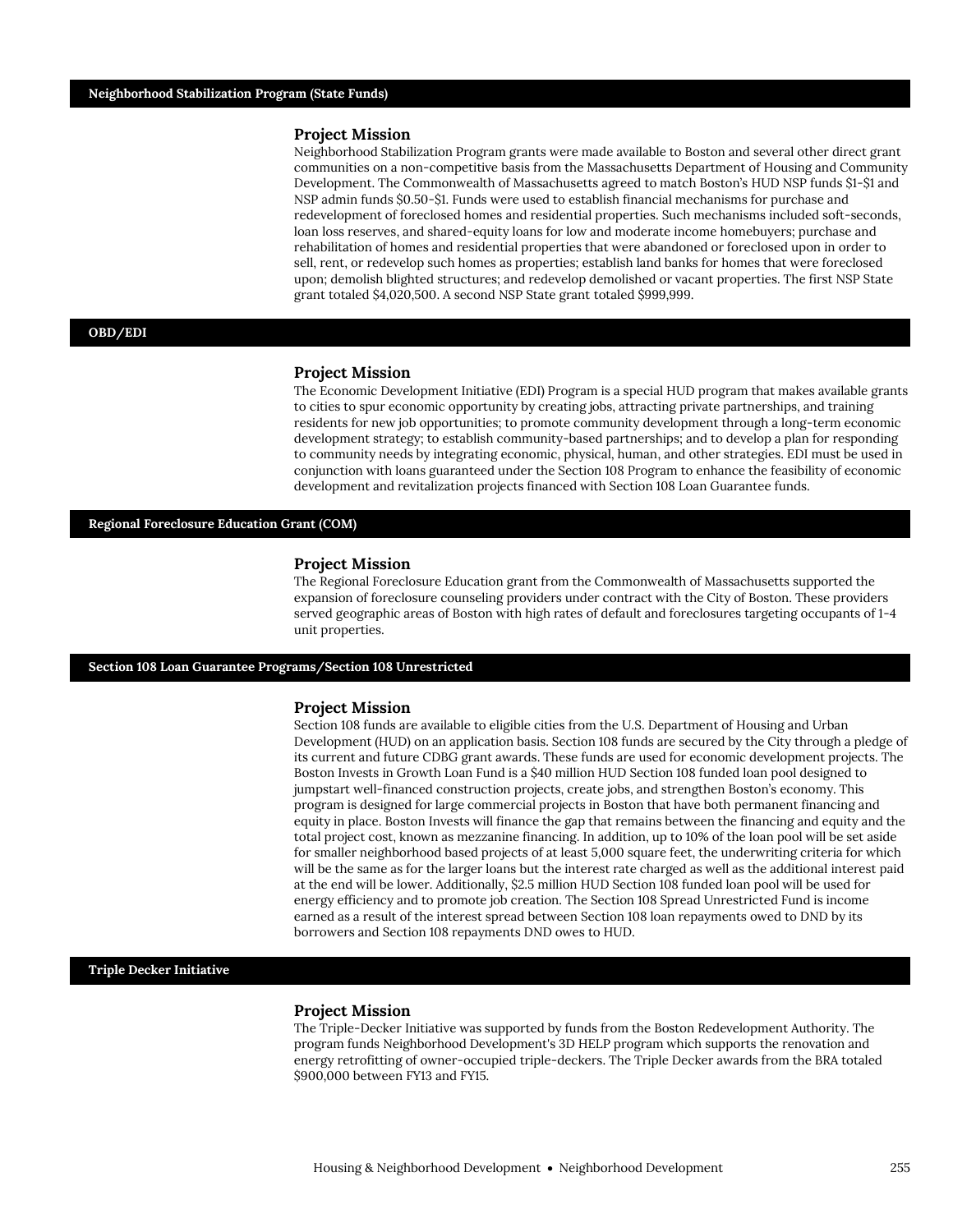To help end youth homelessness in Boston, the U.S. Department of Housing and Urban Development (HUD) has awarded \$4.92 million through its Youth Homelessness Demonstration Program (YHDP). This project will support a wide range of housing programs including rapid rehousing, permanent supportive housing, transitional housing, and host homes. The start date of this two-year grant was 10/1/2019.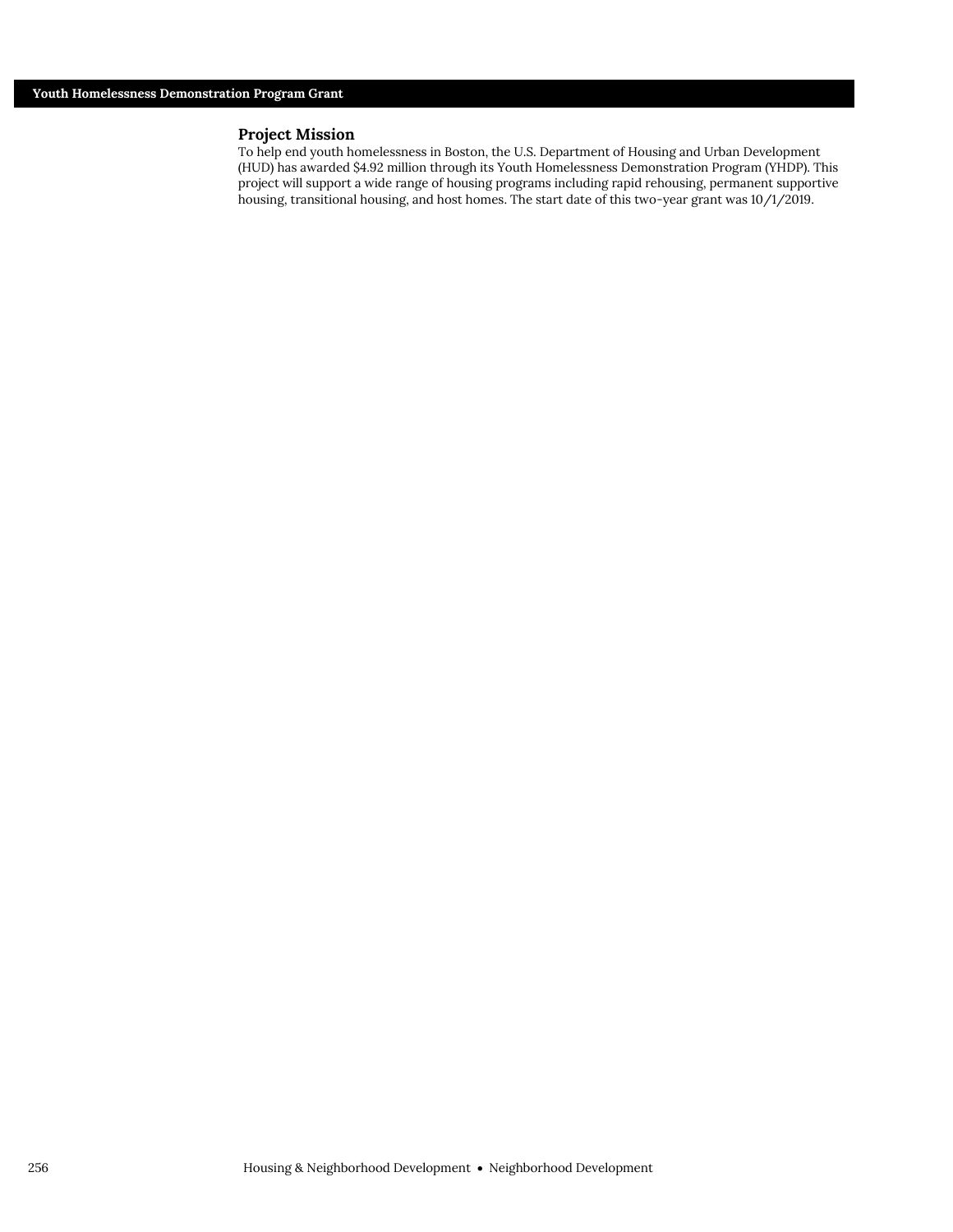# Neighborhood Development Capital Budget

# **Overview**

Capital investment will support efforts to build and preserve affordable housing, repair and rebuild public facilities, revitalize neighborhood business districts, and improve public spaces operated by the Department of Neighborhood Development.

## **FY21 Major Initiatives**

- The City will invest in infrastructure supporting the development of affordable housing, including projects in conjunction with the Boston Housing Authority.
- Renovation of a former branch library will begin to transform it into a new senior center in Orient Heights.

| <b>Capital Budget Expenditures</b> |                         |           | Total Actual '18 Total Actual '19 | <b>Estimated '20</b> | <b>Total Projected</b><br>VXI. |
|------------------------------------|-------------------------|-----------|-----------------------------------|----------------------|--------------------------------|
|                                    | <b>Total Department</b> | 2.984.074 | 162.224                           | 3.850,000            | 11.500.000                     |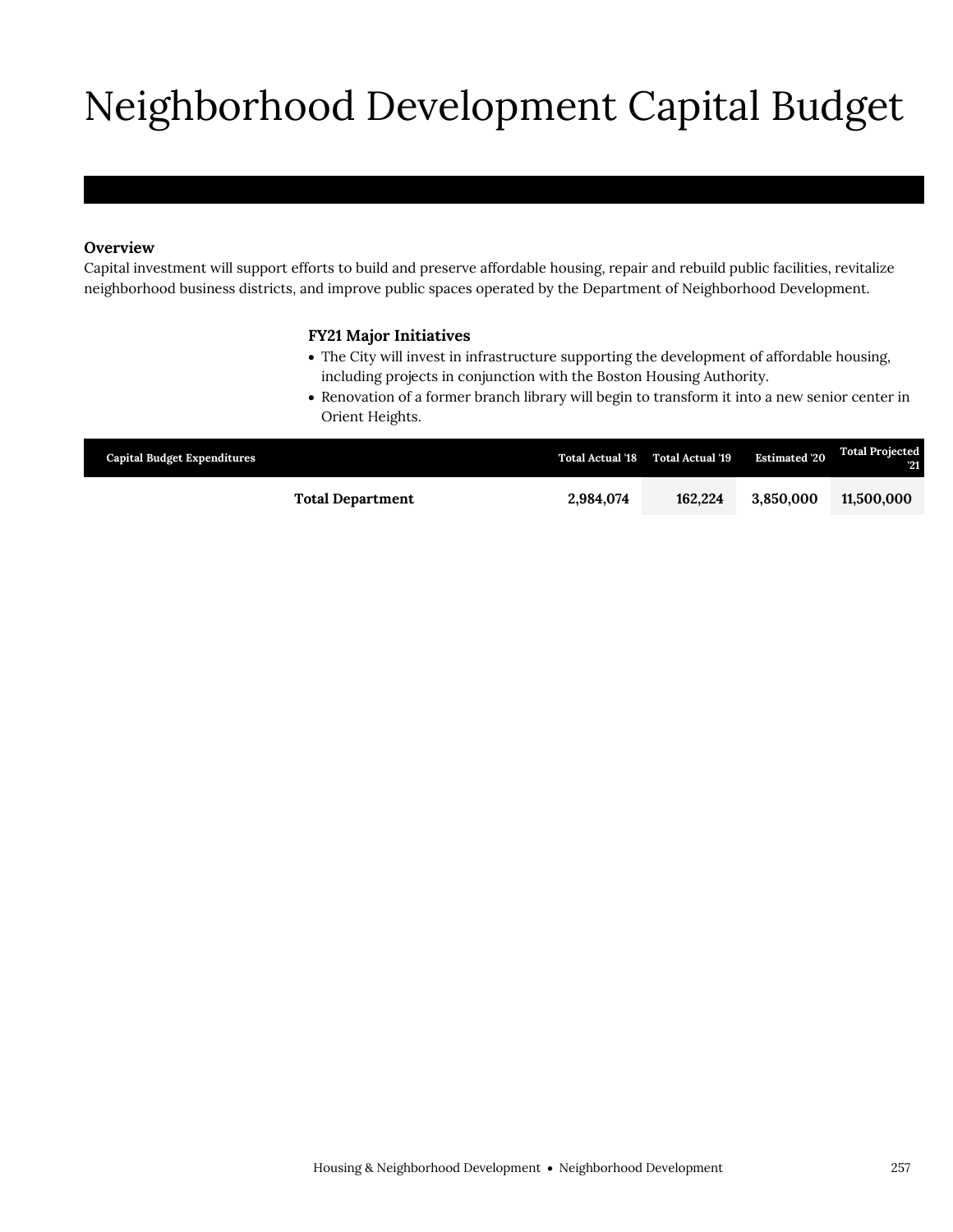# Neighborhood Development Project Profiles

## **BHA HOUSING SUPPORT**

### **Project Mission**

Investment to improve the quality and supply of BHA's affordable housing. Managing Department, Neighborhood Development Status, To Be Scheduled **Location, Various neighborhoods Operating Impact, No** 

| <b>Authorizations</b>                    |            |             |             |              |            |
|------------------------------------------|------------|-------------|-------------|--------------|------------|
|                                          |            |             |             | Non Capital  |            |
| Source                                   | Existing   | <b>FY21</b> | Future      | Fund         | Total      |
| City Capital                             | 30,000,000 | 5,000,000   | 0           | $\mathbf{0}$ | 35,000,000 |
| Grants/Other                             | 0          | 0           | 0           | 0            | 0          |
| Total                                    | 30,000,000 | 5,000,000   | 0           | $\mathbf{0}$ | 35,000,000 |
| <b>Expenditures (Actual and Planned)</b> |            |             |             |              |            |
|                                          | Thru       |             |             |              |            |
| Source                                   | 6/30/19    | <b>FY20</b> | <b>FY21</b> | FY22-25      | Total      |
| City Capital                             | 0          | 0           | 3,000,000   | 32,000,000   | 35,000,000 |
| Grants/Other                             | 0          | 0           | O           |              | $\theta$   |
| Total                                    | 0          | 0           | 3,000,000   | 32,000,000   | 35,000,000 |
|                                          |            |             |             |              |            |

## **HOUSING INFRASTRUCTURE FUND**

## **Project Mission**

Investment in infrastructure to support affordable housing development.

**Managing Department, Neighborhood Development Status, New Project** 

**Location, Various neighborhoods Operating Impact, No** 

| <b>Authorizations</b>                    |          |             |             |             |           |
|------------------------------------------|----------|-------------|-------------|-------------|-----------|
|                                          |          |             |             | Non Capital |           |
| Source                                   | Existing | <b>FY21</b> | Future      | Fund        | Total     |
| City Capital                             | O        | 5,000,000   | $\theta$    | 0           | 5,000,000 |
| Grants/Other                             | O        | O           | $\theta$    | 0           | $\theta$  |
| Total                                    | 0        | 5,000,000   | 0           | 0           | 5,000,000 |
| <b>Expenditures (Actual and Planned)</b> |          |             |             |             |           |
|                                          | Thru     |             |             |             |           |
| Source                                   | 6/30/19  | <b>FY20</b> | <b>FY21</b> | FY22-25     | Total     |
| City Capital                             | O        | 0           | 5,000,000   | 0           | 5,000,000 |
| Grants/Other                             | O        | 0           | O           | 0           | 0         |
| Total                                    | 0        | $\theta$    | 5,000,000   | 0           | 5,000,000 |